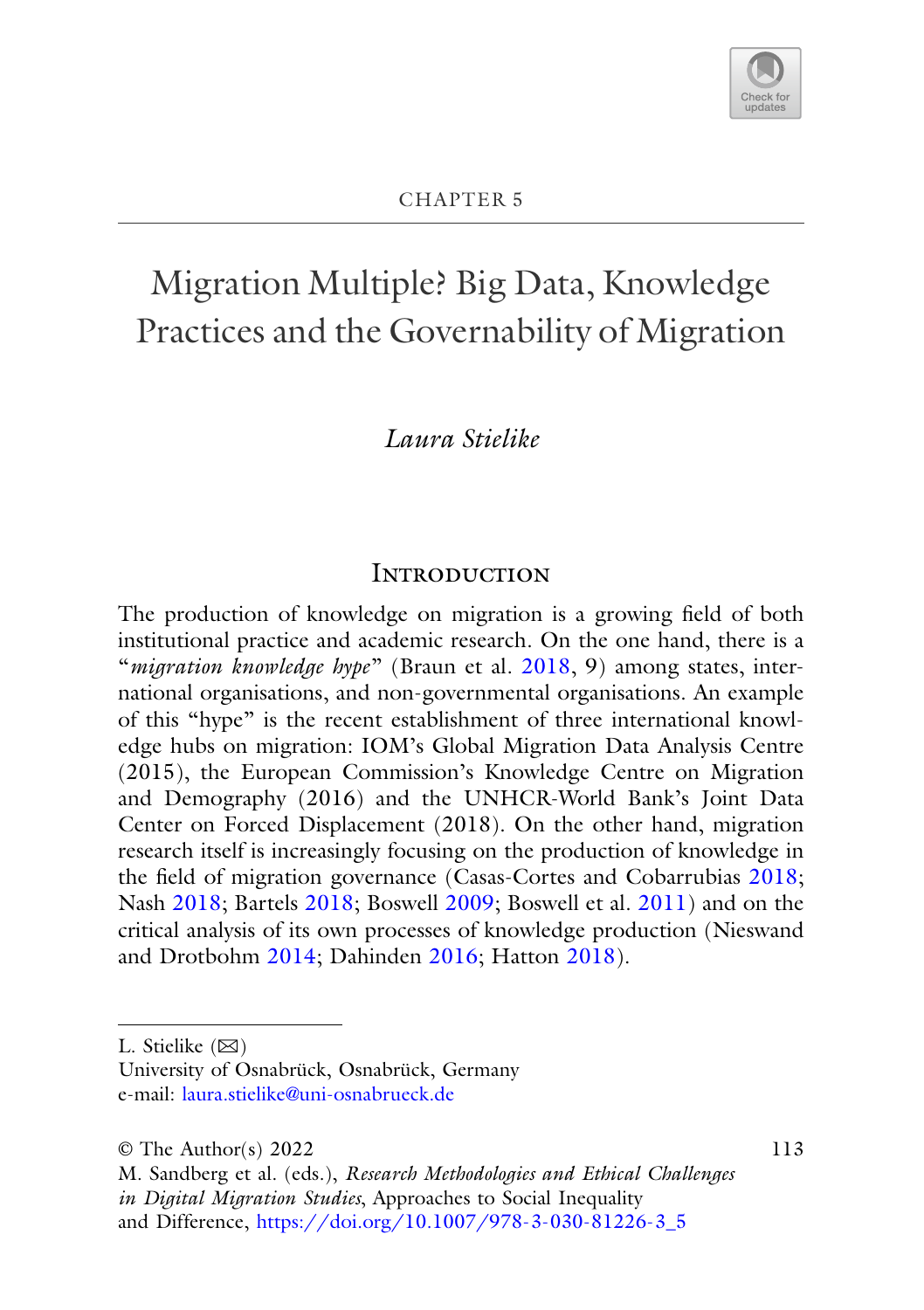This chapter will focus on the big-data-based production of knowledge on migration. Recently, migration has become an object of study for data scientists and computational social scientists employing algorithms to analyse social media data, search engine data and mobile-phone positioning data. The big-data-based production of knowledge takes place in universities and public research institutions, in data hubs of international organisations, in Internet and technology companies as well as in NGOs and private–public partnership arrangements. The urgent calls by states and international organisations for better migration data and more evidence-based migration policy in recent years, as well as a growing information and communication technology sector, have fuelled this development.

So far, this new development has been studied through the lens of data challenges in the name of development and humanitarianism (Taylor [2016\)](#page-23-0), through the lens of the market-making strategies of big-data analytics firms (Taylor and Meissner [2020\)](#page-23-1) as well as through the lens of a reassembling of methods by statisticians working in national statistical offices confronted with new big-data-based migration statistics (Ruppert and Scheel [2019\)](#page-22-0). In this chapter, I propose to explore this development through the lens of the emergence of a new sub-discipline of migration research. Therefore, my analysis will focus on big-data-based research papers on migration produced by data scientists and computational social scientists based at universities and public research institutions. Following Annemarie Mol [\(2002\)](#page-21-2) and Stephan Scheel et al. [\(2019\)](#page-22-1), I will explore how migration is enacted through data practices, and precisely how migration and migrants are enacted through big-data-based research papers. I will argue that migration and migrants are enacted in multiple ways and that this multiplicity—or inconsistency—is held together by reference to three mainstream migration narratives—demography, integration and humanitarianism—which all frame migration as something that needs to be governed and that can be governed better through better data. With this study, I would like to contribute to the larger debate on the role of scientific knowledge production for migration policy and governance (Boswell [2009;](#page-19-2) Boswell et al. [2011;](#page-19-3) Geddes [2015\)](#page-20-1).

In the first section of this chapter, I will frame the emerging transnational network of actors involved in the big-data-based production of knowledge on migration as an apparatus that emerged in response to two discourses of urgency related to the crisis of migration governance and the UN Sustainable Development Goals. The second section reflects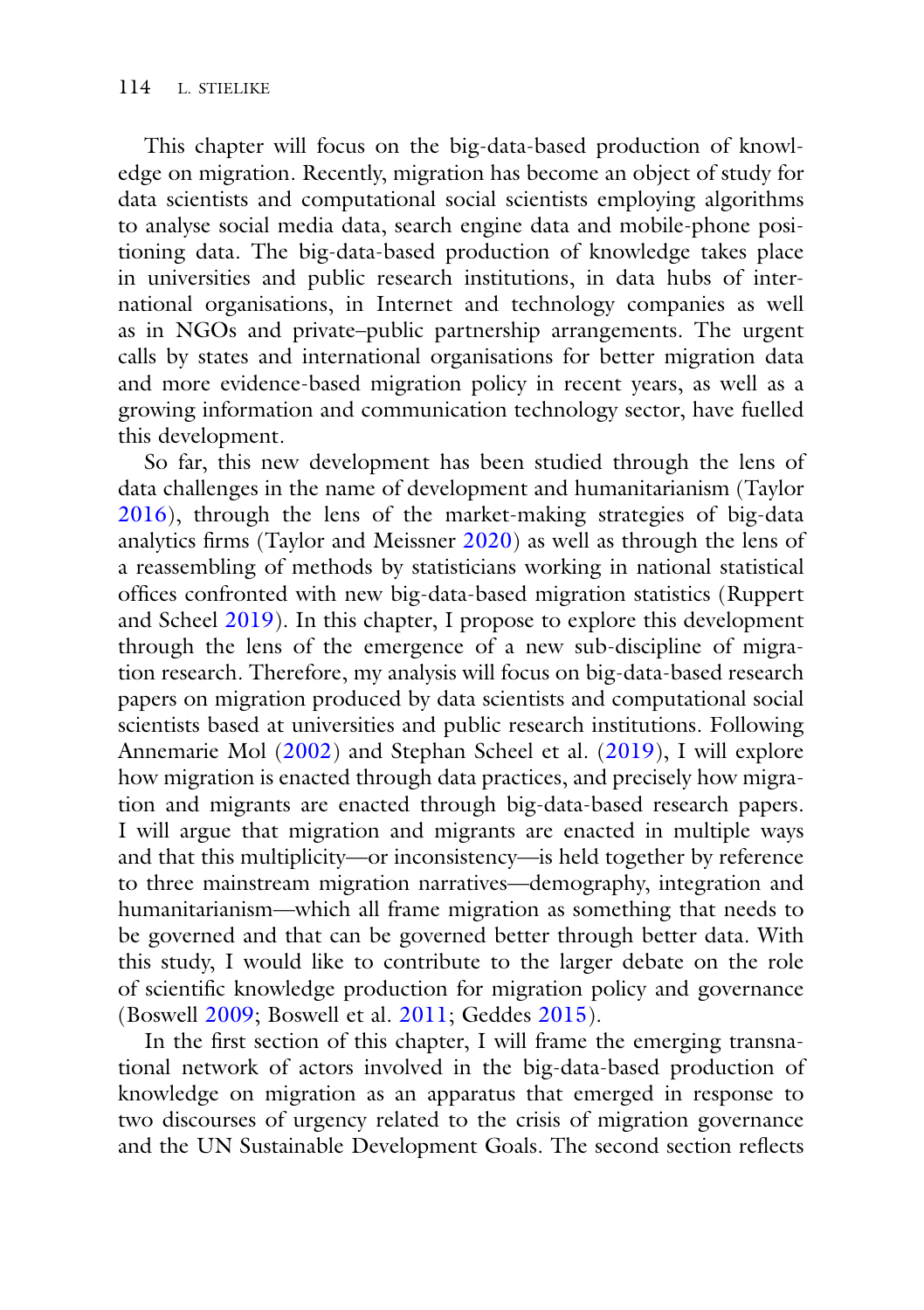on a praxiographic approach to studying the production of knowledge on migration. In the third section, I present the findings of an analysis of 17 big-data-based research papers and carve out the multiple enactments of migration and how they are held together by reference to three mainstream migration narratives.

#### The Big Data and Migration Apparatus

In June 2018, the Knowledge Centre on Migration and Demography of the European Commission and the Global Migration Data Analysis Centre of the International Organization for Migration launched the Big Data for Migration Alliance. The aim of this alliance is to "advance discussions on how to harness the potential of big data sources for the analysis of migration and its relevance for policymaking" (Knowledge Centre on Migration and Demography and Global Migration Data Analysis Centre [2018\)](#page-21-3). In December 2018, 164 states signed the Global Compact for Safe, Orderly and Regular Migration. The compact's first objective is to "collect and utilize accurate and disaggregated data as a basis for evidencebased policies" (United Nations [2018,](#page-24-0) 6). Among the proposed actions is the use of big data for the governance of international migration. What is so fascinating about big data for migration policymakers? Why would they like to make use of social media posts, web search histories and mobilephone positioning data? Employing the term *evidence-based policy*, the official explanation presented is that the more accurate knowledge policymakers have about migration, the better they can develop policies and tools to manage it (Geddes [2015;](#page-20-1) Stielike [2017,](#page-23-2) 129ff.). In this respect, it seems promising to access big data that is virtually real-time or can be updated frequently, that covers geographic areas with no or limited official migration statistics and that has much larger sample sizes and more flexible definitions of migration than traditional surveys (Rango and Vespe [2018,](#page-22-2) 6). Of course, the use of big data for migration governance must be seen as part of a larger trend to employ algorithms for political decision-making (see e.g. Yeung and Lodge [2019\)](#page-24-1).

I frame the growing interest for big-data-based migration research and governance among European migration policymakers as an effect of a newly established big data and migration apparatus. Michel Foucault describes an apparatus as "a thoroughly heterogeneous ensemble consisting of discourses, institutions, architectural forms, regulatory decisions, laws, administrative measures, scientific statements, philosophical,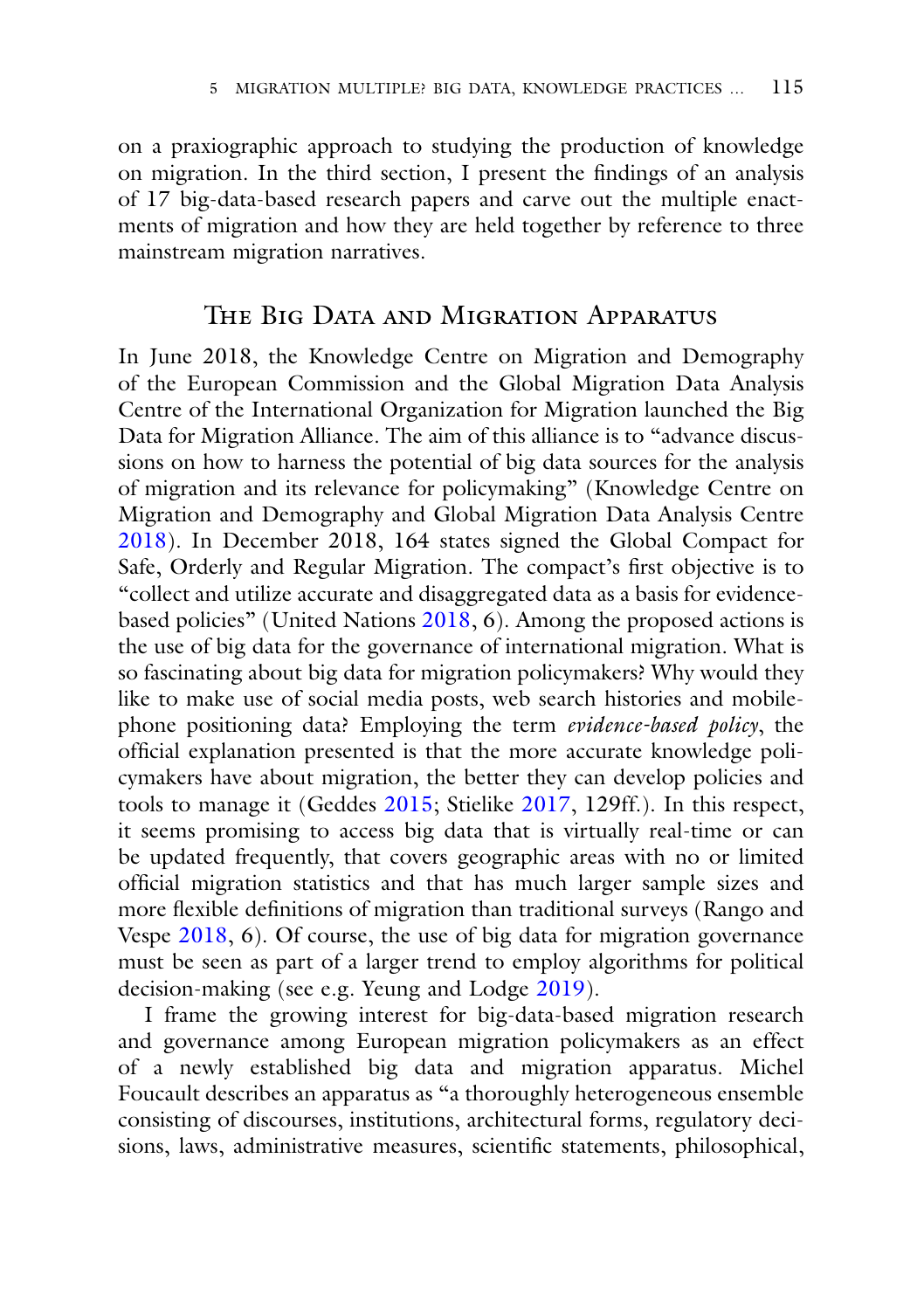moral and philanthropic propositions – in short, the said as much as the unsaid" (Foucault [1980,](#page-20-2) 194). Following Foucault, I understand an apparatus as a network ("réseau") consisting of different elements such as discourses, institutions and modes of subjectivation. According to Foucault, an apparatus is established in response to a discourse of urgency and interferes in power relations that stabilise and destabilise certain types of knowledge (Foucault [1980,](#page-20-2) 194–197; Raffnsøe [2008;](#page-22-3) Agamben [2008\)](#page-18-1). The big data and migration apparatus can be described as an emerging transnational network of international organisations' data hubs, data researchers at universities, internet and technology companies and non-profit organisations involved in the big-data-based production of knowledge on migration.

The big data and migration apparatus has evolved since 2015 in response to two discourses of urgency. The adoption of the Sustainable Development Goals in 2015 established a discourse of urgency related to the improvement of data on migration. Altogether, 10 of the 17 Sustainable Developments Goals contain targets and indicators of relevance to migration or mobility. So far, measuring the progress towards achieving the migration-related targets has not been possible as there is insufficient data on migration. Also, the Agenda's core principle to "leave no one behind", including migrants, requires data disaggregation by migratory status, creating significant migration data needs. Therefore, the UN Statistics Division issued an urgent call for the improvement of migration data and for innovative means of data collection, namely big data (UN Statistics Division [2017;](#page-24-2) United Nations Expert Group Meeting [2017\)](#page-24-3).

The second discourse of urgency consists of four problematisations in the migration crisis discourse that evolved in the summer of 2015. The dynamics of autonomous movement of migrants across European borders questioned the states' ability to control migration; the EU's unwillingness to finance an effective search and rescue operation in the Mediterranean Sea questioned the humanitarian principles of the European Union; the chaotic situations with regard to registration and accommodation of migrants questioned government agencies' ability to properly integrate migrants; and the populist debates on migration in the aftermath of 2015 challenged the objectivity of information on migration. The use of big data for the study and governance of international migration promises to resolve the crisis of European migration governance as it responds to all four problematisations: control, humanitarianism, integration and objectivity. Policymakers believe that big data can be used to strengthen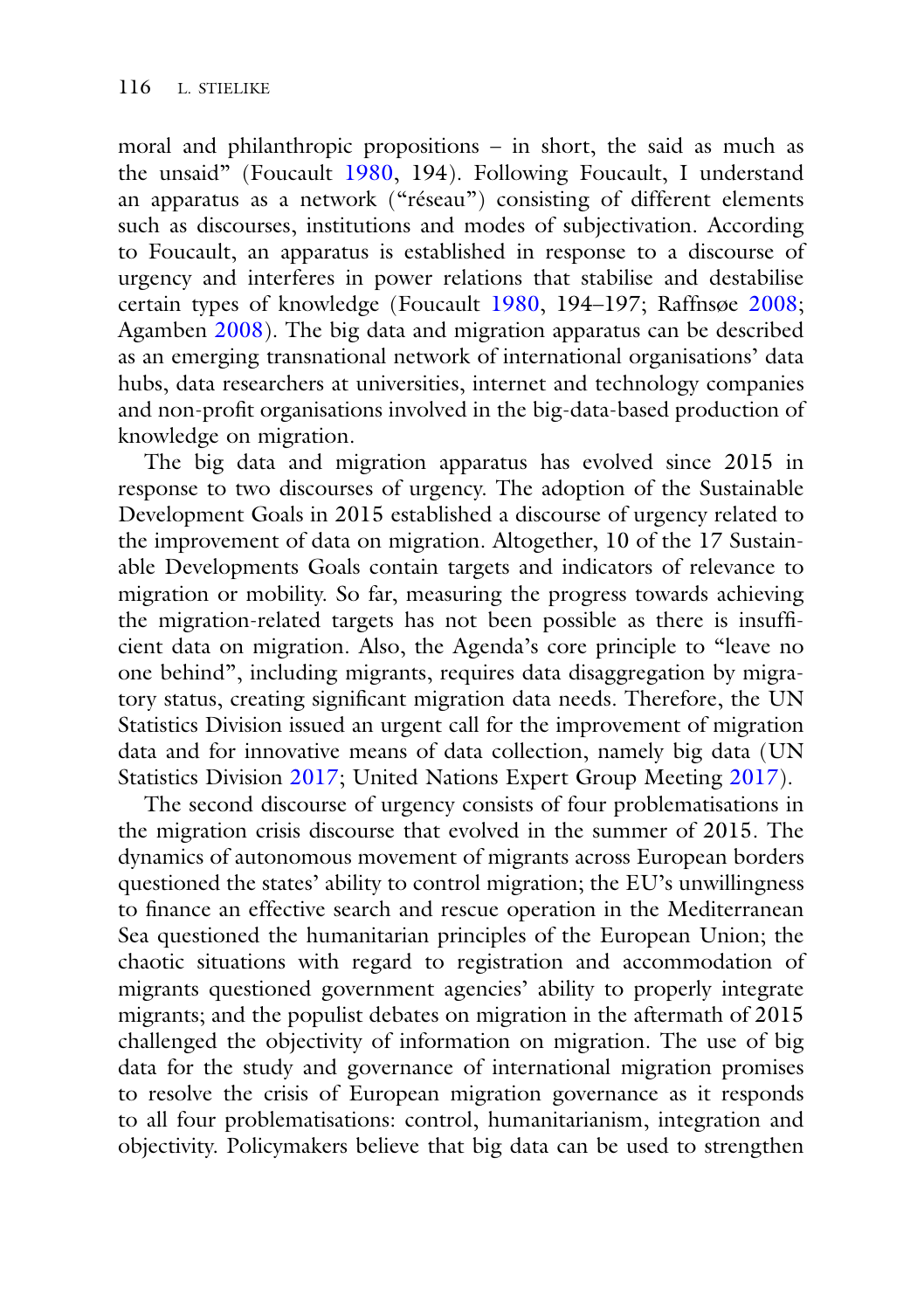migration control through the monitoring, forecasting and now-casting of migration dynamics, to improve humanitarian action related to migration, to enhance integration policies and to deliver objective information on migration.<sup>[1](#page-17-0)</sup>

## Enacting Migration: Knowledge PRACTICES AND MIGRATION MULTIPLE

A common question asked in big-data-based migration research is whether the data used represents reality. To verify this, data scientists and computational social scientists often compare their results to conventional statistics. They conceive conventional statistics as a "gold standard" that represents the "ground truth" or reality as closely as possible. Following the thoughts of Annemarie Mol, we can argue that there is not only one reality. In Mol's praxiographic perspective, reality is multiple and done in practice. Instead of asking the epistemological question of whether representations of reality are accurate, she studies the ways in which "objects come into being – and disappear – with the practices in which they are manipulated" (Mol [2002,](#page-21-2) 5). She calls this coming-into-being *enactment*: "It is possible to say that in practices objects are *enacted*" (Mol [2002,](#page-21-2) 33, emphasis in original). This shift from asking "how to find the truth?" to "how are objects handled in practice?" pushes the philosophy of science to develop "an *ethnographic* interest in knowledge practices" (Mol [2002,](#page-21-2) 5, emphasis in original).

Mol argues that "reality multiplies" as "objects tend to differ from one practice to another" (Mol [2002,](#page-21-2) 5). In her book *The Body Multiple,* she shows how in a Dutch hospital, the disease atherosclerosis is enacted in various diagnostic and therapeutical practices and thereby brings into existence several versions of atherosclerosis. In other words and related to the social sciences, "different research practices might be *making multiple worlds*" (Law and Urry [2004,](#page-21-4) 397, emphasis in original). John Law and John Urry speak of the "*performativity* of method", meaning that a specific research method "helps to produce the realities that it describes" (Law and Urry [2004,](#page-21-4) 397, emphasis in original).

However, if method is interactively performative, and helps to make realities, then the differences between research findings produced by different methods or in different research traditions have an alternative significance. No longer different *perspectives* on a single reality, they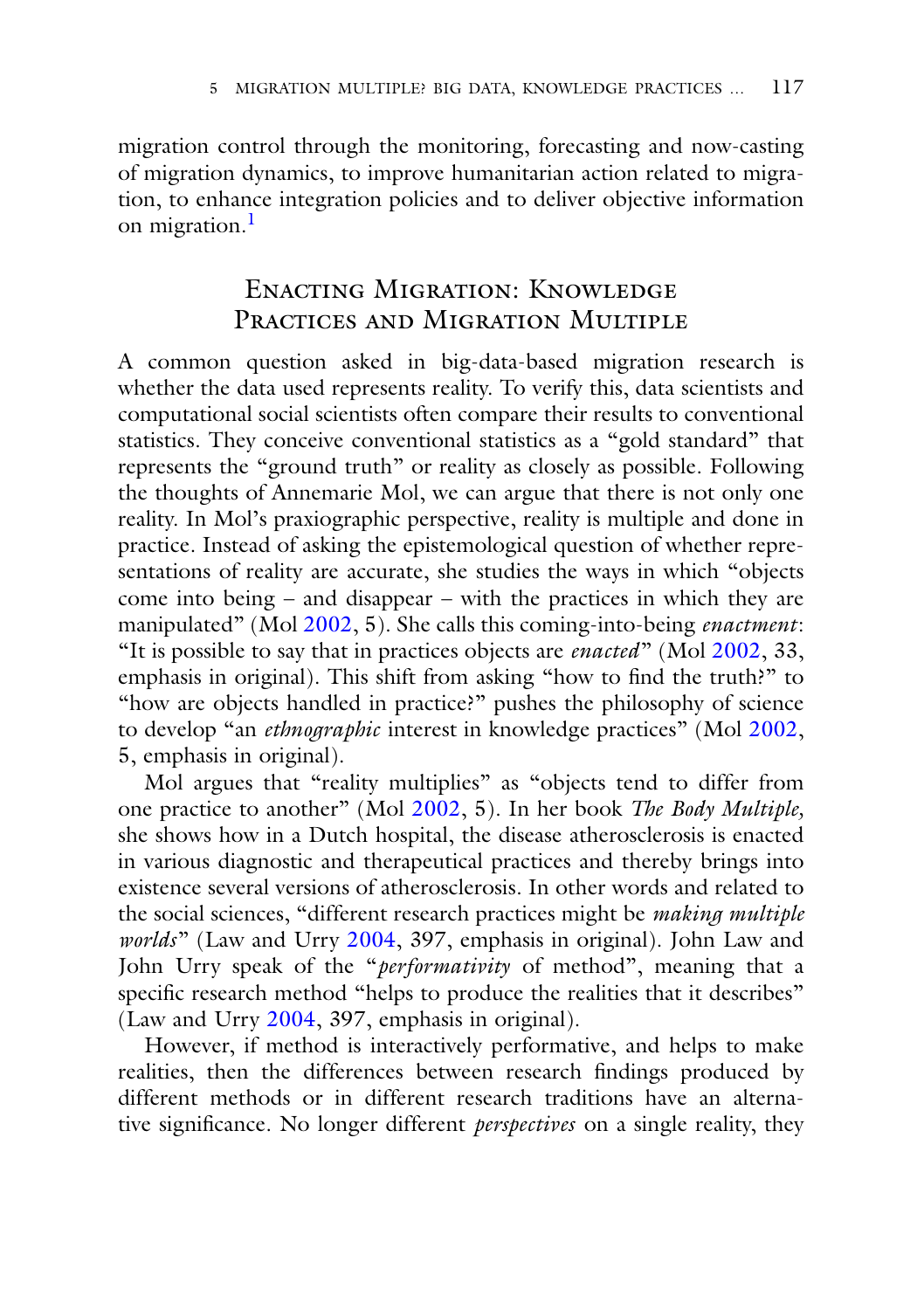become instead the enactment of different *realities* (Law and Urry [2004,](#page-21-4) 397, emphasis in original).

However, in her book, Mol makes a "double move" (Mol [2002,](#page-21-2) 82). She not only studies "the multiplication of a single disease" but also "the coordination of this multitude into singularity" (Mol [2002,](#page-21-2) 82). In other words, she identifies how the different versions of atherosclerosis enacted in the hospital "hang together" (Mol [2002,](#page-21-2) 84) and identifies four "forms of coordination" (Mol [2002,](#page-21-2) 55) or "recurrent patterns of coexistence between different enactments" (Mol [2002,](#page-21-2) 181) of the disease: addition, translation, distribution and inclusion. Addition means to add different objects together and thereby turn them into one either by establishing a hierarchy or through cumulative arguments (Mol [2002,](#page-21-2) 55–72), translation means to make the results of distinct practices comparable (Mol [2002,](#page-21-2) 72–85), distribution means to keep incoherent objects separated between different sites in order to prevent a clash between them (Mol [2002,](#page-21-2) 87–117) and inclusion means that some objects mutually include and constitute each other (Mol [2002,](#page-21-2) 120–142). By focusing on these modes of coordination, Mol stresses that the singularity of an object such as a disease or migration—is "an accomplishment" and "the result of the work of coordination" (Mol [2002,](#page-21-2) 119).

In their special issue "Enacting migration through data practices", Stephan Scheel, Evelyn Ruppert and Funda Ustek-Spilda draw on Annemarie Mol's—and John Law's [\(2004,](#page-21-5) [2008,](#page-21-6) [2012\)](#page-21-7)—work to study the enactment of migration through data practices. More precisely, they argue that the "enactment agenda" should be put to use not only at conventional sites of knowledge production such as laboratories and hospitals but also in "politically highly contested contexts" such as migration governance (Scheel et al. [2019,](#page-22-4) 583). They understand practices not as mere techniques or technical operations but as "*activities* performed by humans in relation to materials, technologies and shared understandings" that "occur within specific fields" (Scheel et al. [2019,](#page-22-4) 583, emphasis in original). Examples of data practices are "judgements and tacit knowledge of practitioners", "rules, standards and struggles within a community of practice" as well as "the affordances and constraints of technologies" (Scheel et al. [2019,](#page-22-4) 583). Finally, they ask "how – and through what kind of data practices – migration-related realities are enacted as objects of government" (Scheel et al. [2019,](#page-22-4) 582). Consequently, most contributions to their special issue focus on sites and actors more or less directly involved in the governance of migration, such as administrative offices,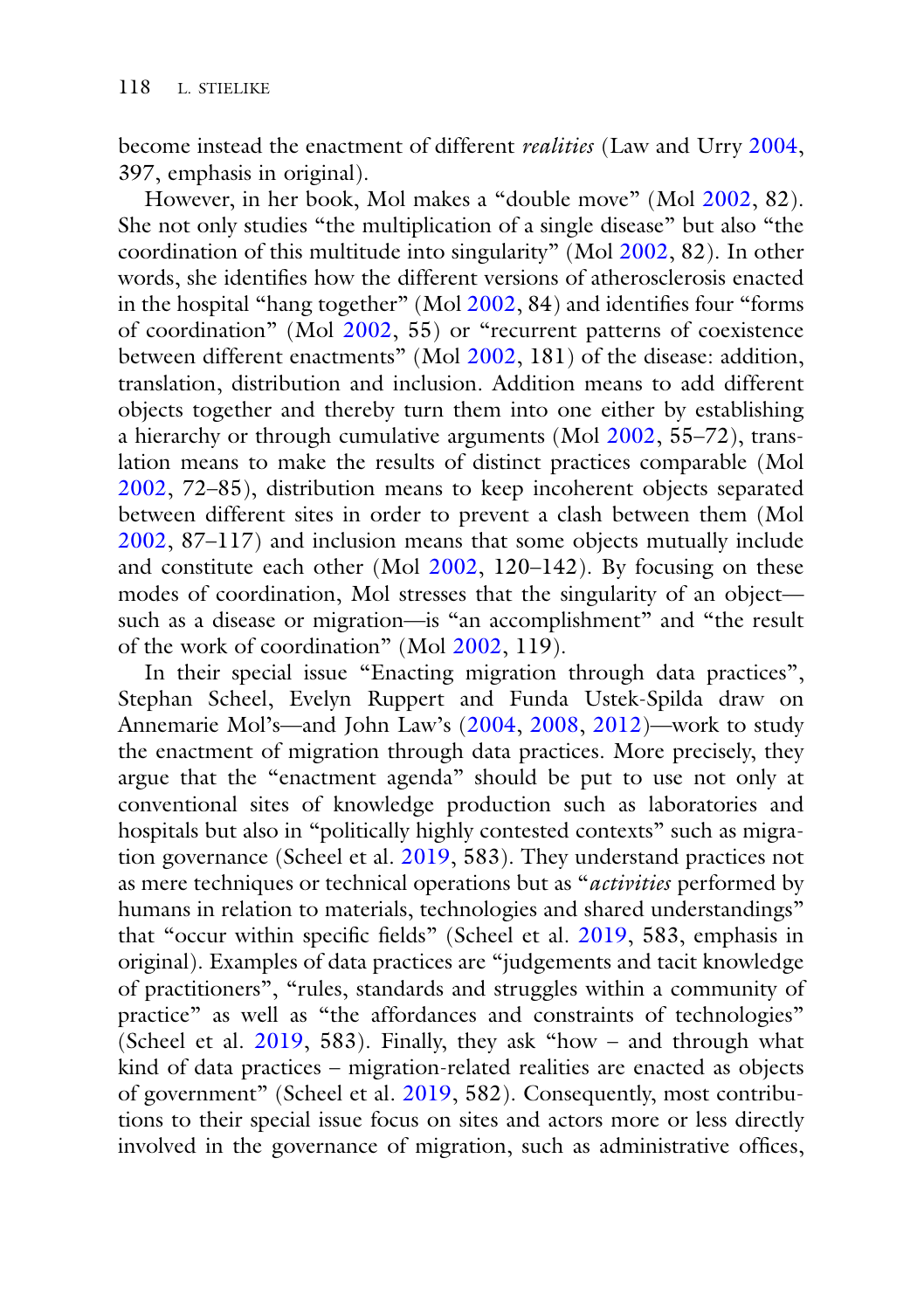refugee camps, border patrols, national statistical offices and international organisations (Plájás et al. [2019;](#page-22-5) Pollozek and Passoth [2019;](#page-22-6) van Reekum [2019;](#page-22-7) Schultz [2019;](#page-22-8) Scheel and Ustek-Spilda [2019\)](#page-22-1). By comparison, this chapter chooses a more conventional site of knowledge production by focusing on big-data-based research produced by data scientists and computational social scientists at universities and public research institutions. However, I will show that even though the sites and actors are not directly involved in governmental practices, the knowledge they produce on migration is closely linked to the field of migration governance.

While building mainly on ethnographic techniques of observation and writing, Mol points out that "[a]nother quite different but equally interesting resource for praxiography is found in the *material and methods* sections of scientific articles" (Mol [2002,](#page-21-2) 158, emphasis in original). This piece of writing is part of a larger research project on the knowledge practices involved in the big-data-based production of knowledge on migration, which employs a multi-sited ethnography including observations, interviews and document analysis. However, for this chapter, I follow Mol's suggestion and draw on big-data-based research papers on migration, paying particular attention to their material and methods sections. I focus on how multiple versions of migration are enacted in these papers and how—at the same time—migration "hangs together" as a singular object. In this chapter, I will not engage in the debate on the extent to which big-data-based research (on migration) is representative, biased, legitimate, ethical or trustworthy (see e.g. Taylor and Dencik [2020;](#page-23-3) Ho [2020\)](#page-20-3).

## Enactments of Migration in Big-Data-Based Research Papers

The following analysis is based on 17 big-data-based research papers related to "migration" or "mobility" published between 2011 and 2020. I chose the papers for their wide range of big-data sources (call detail records, geo-coded e-mail logins, LinkedIn profiles, geo-located Twitter tweets, geo-coded Skype login data, geo-coded Google+ data, Facebook advertising platform data, Facebook interests, Facebook Network data, Google Trends Index) and for their great variety in addressing "migration" or "mobility" (international migration, international mobility, highskilled migration, daily travelling, transnationalism, assimilation, segregation, relocation between three countries, forced mobility after natural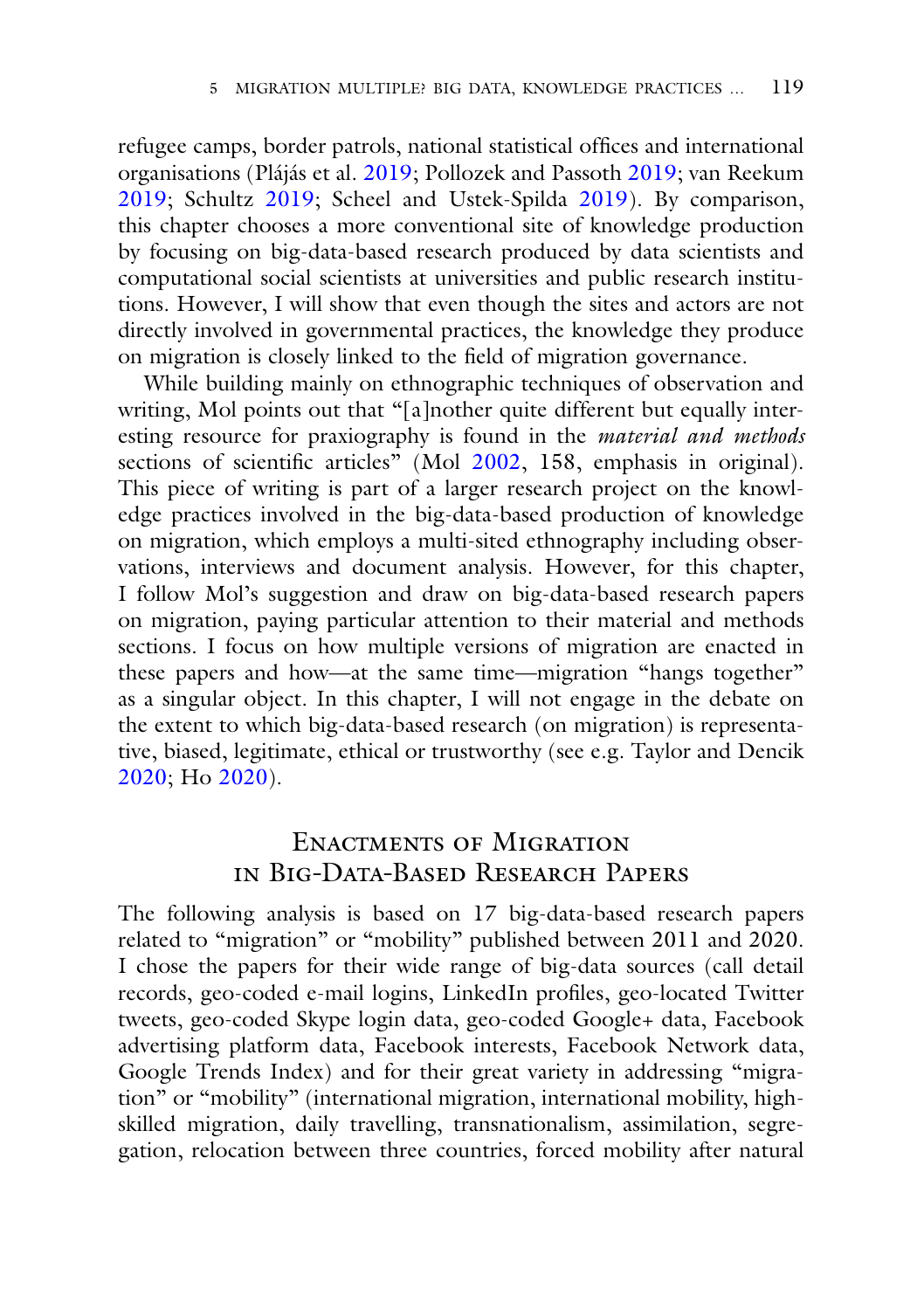disasters, forced migration due to economic and political crises). All the selected papers present original research. Most of them were co-authored by researchers who have been among the first to use big data to study migration, have become central figures in the field and have offered advice to government agencies or international organisations. I have not included papers that have been produced for international organisations (e.g. Hughes et al. [2016;](#page-20-4) UN Global Pulse and UNHCR Innovation Service [2017;](#page-24-4) Spyratos et al. [2018\)](#page-23-4) or that provide an overview of the field but no original research (e.g. Sîrbu et al. [2020\)](#page-23-5). Although the selection cannot be considered representative in a statistical sense, in my view, the selected papers give good insight into the field.

At the time of publication of the selected papers, 32 authors worked at universities or research institutes in Europe, North America, Asia, the Middle East and South America. Five authors were employed at technology companies (Microsoft, Yahoo, LinkedIn, Positium) and ten authors worked for international, supranational or non-profit organisations (OECD, the European Commission's Knowledge Centre on Migration and Demography, IOM's Global Migration Data Analysis Centre, UNICEF, iMMAP Colombia, Global Protection Cluster Switzerland). On the basis of their given names, it can be estimated that five authors are female and 40 are male.

The large majority of research papers consider the lack of timely, reliable, comparable and disaggregated data that build on consistent definitions of migration and have a wide geographical coverage as the central problem of migration research. In response to this identified problem, most papers argue that big data provide a solution. Big data sources promise timeliness, consistency, disaggregation, higher spatial resolutions, coverage of developing countries and hard-to-reach populations and the capture of forms of migration and mobility that are not represented in official statistics. The new data sources not only promise to complement traditional statistics but also to deliver data that can be used for predictive purposes such as now-casting and forecasting: "The main goals of our work are to complement existing migration statistics, and to develop methods for harnessing publicly available online data in order to improve forecasts and our understanding of populations of migrants" (Zagheni et al. [2014,](#page-24-5) 1f.).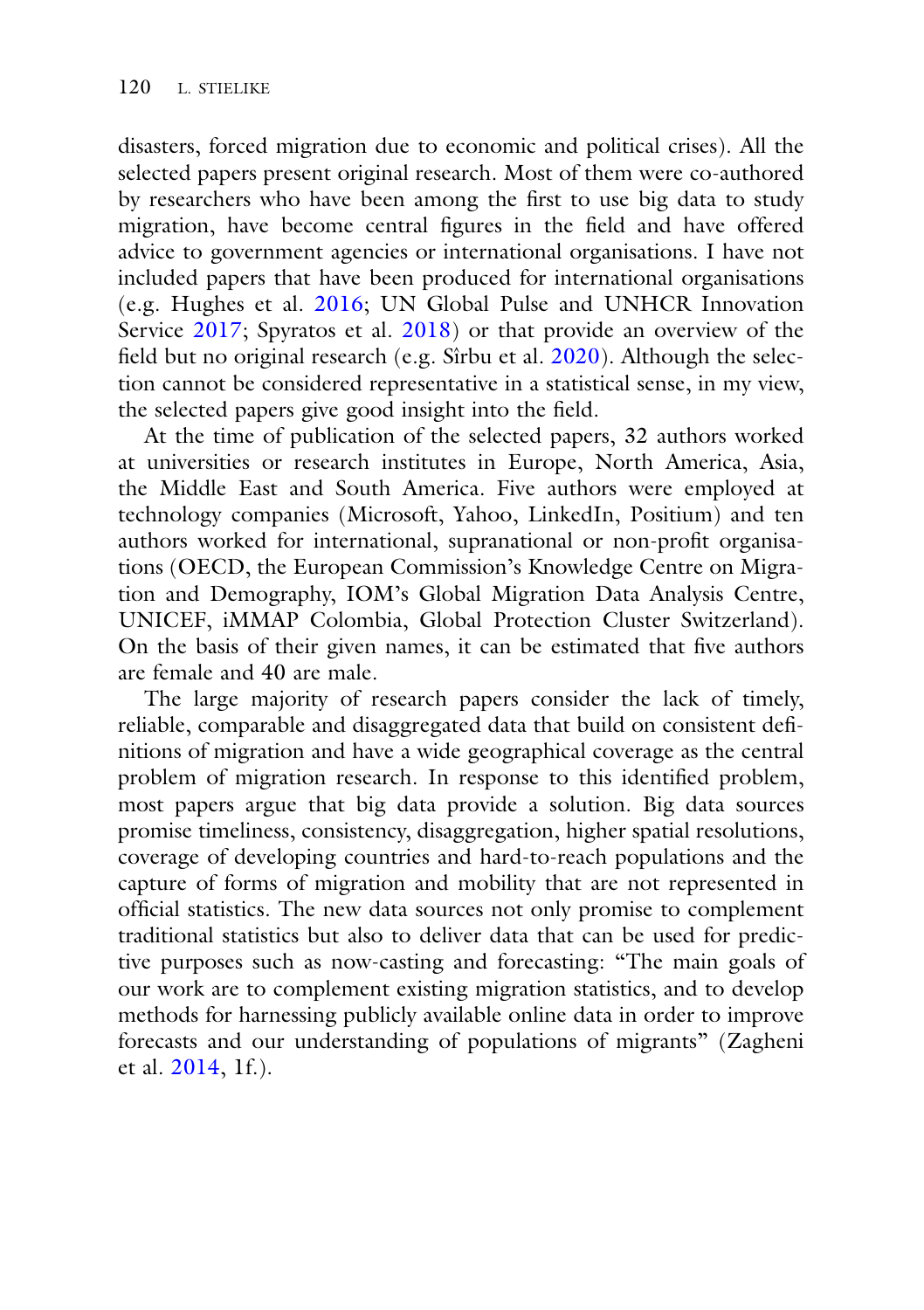### *Multiple Enactments of Migration: Data-Driven Definitions*

Inconsistent definitions of migration play an important part in the recurring "lack of data" problematisation summarised above. While it is seen as a problem of official migration statistics that "different countries collect data for different purposes and thus use different definitions of migration", the possibility to "use the same definition of migration consistently" (State et al. [2013,](#page-23-6) 1) is considered a major advantage of working with big data. Thus, every research paper provides its own definition of migration or migrant based on the specific data source used for the study. This practice produces a multiplicity of definitions that are highly data driven. In the following, I focus on two definitions of migration and three definitions of migrant.

In their paper on the use of e-mail data for estimating international migration rates, Emilio Zagheni and Ingmar Weber "define migration as a change of usual residence between the period from 09-2009 to 06- 2010, and the period from 07-2010 to  $0\overline{6}$ -2011" (Zagheni and Weber [2012,](#page-24-6) 3). This definition builds on the data they use for their study: A large sample of Yahoo e-mail messages sent between September 2009 and June 2011. The authors know the self-reported date of birth and gender of the e-mail account holders as well as the dates the messages were sent. Based on the users' IP addresses, they can also estimate the country from where the messages were sent. Simply put, in the view of the authors, a "change of usual residence" has occurred when in the first time period, a user has sent most e-mails from country A and in the second time period from country B.

Zagheni and Weber's definition of migration resembles the definition proposed by the International Organization for Migration (IOM) inasmuch as it also refers to a "place of usual residence"[.2](#page-17-0) In contrast to IOM's definition, movement itself does not play a role in Zagheni and Weber's definition. They focus on a change of location that has occurred between two time periods but not on the process of mobility or move-ment itself. Unlike often-used definitions by national statistical offices.<sup>[3](#page-17-0)</sup> Zagheni and Weber's definition is not linked to notions such as birthplace or nationality. The person who changes their usual residence between the two time periods could be a national of one of the two countries, of both of them or of a third country. Their definition of migration also does not relate to motives or determinants of migration. Implicitly, to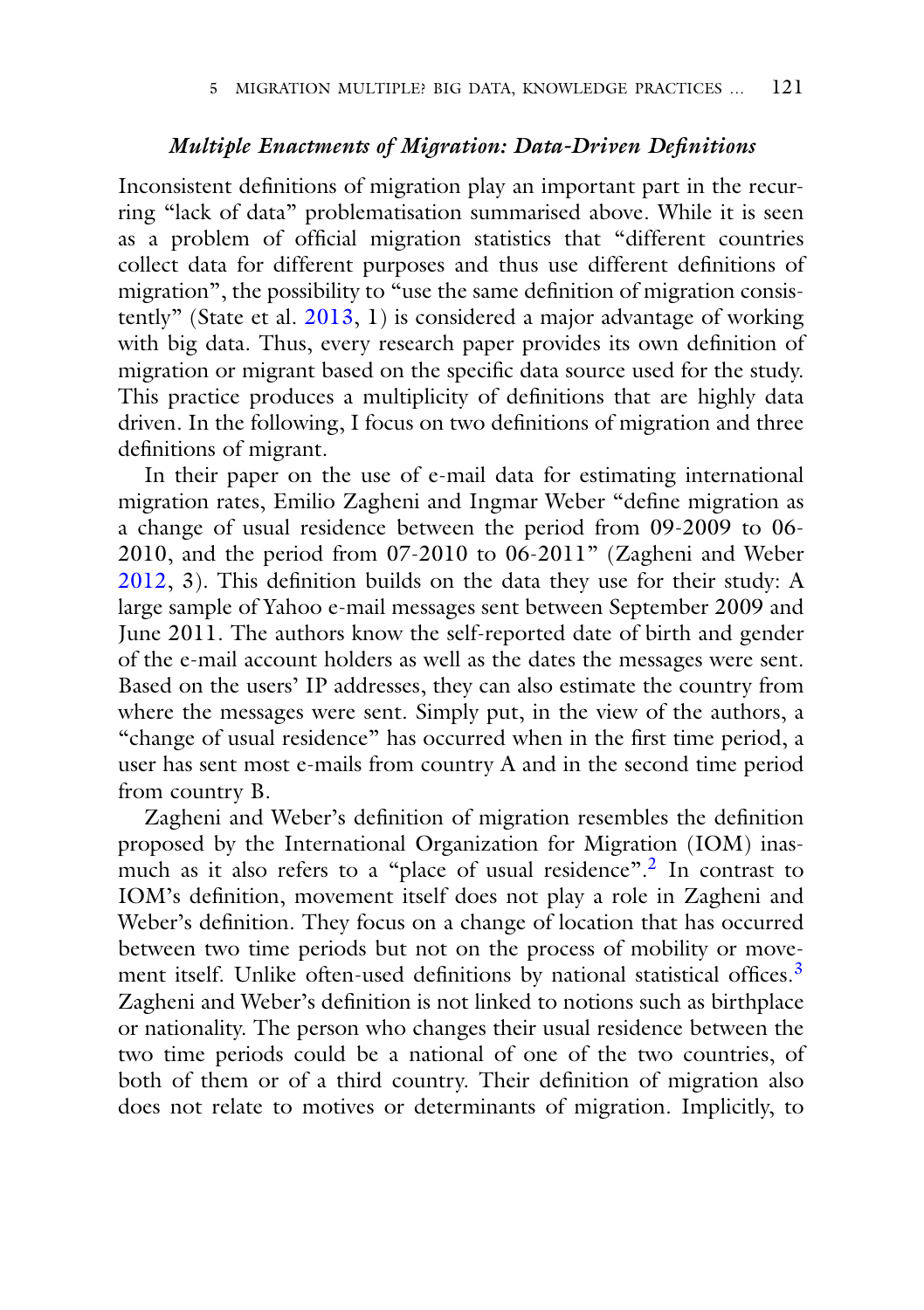them, migration is international migration as mentioned in the title of their paper.

Bogdan State et al. draw on data from the online platform LinkedIn to study the migration of professionals to the US. Instead of defining migration, they define a "migration event":

We define a migration event by querying the location of each individual at the beginning of every calendar year. If the individual's estimated place of residence is in a different country, compared to the beginning of the previous year, we assume that a migration event has occurred during the past calendar year. (State et al. [2014,](#page-23-7) 540)

More precisely, they "measured migrations by examining country-level locations associated with positions held by individuals across their careers, as listed in their LinkedIn profiles" (State et al. [2014,](#page-23-7) 540). Those migrations had to last for at least one calendar year and must have taken place between 1990 and 2012. In short, a migration event is defined as a change of employment listed in a user's LinkedIn profile that is related to a changed country of residence and lasts for at least one year. Again, from this view, migration is not defined by nationality or birthplace and it is implicitly understood as international migration. Also, this definition does not focus on movement but on migration as the result of an already completed process of mobility. The criterion of length of stay of at least one year coincides with the definition of migration proposed by the European Migration Network.<sup>[4](#page-17-0)</sup>

Interestingly, most big-data-based research papers do not define migration but migrant. Those definitions are more diverse than the definitions of migration but are also heavily data driven. Three main types of definitions can be distinguished: (1) a specific amount of time spent in at least two countries, (2) self-reported multiple places of residence, (3) selfreported and inferred residence in a country different from the original country of residence.[5](#page-17-0)

The first type of definition considers a migrant a person who spends a specific amount of time in one country and another specific amount of time in another country. In their paper on studying international mobility through IP-address-based geo-located logins into Yahoo accounts, Bogdan State et al. define a migrant as "an individual who spends at least 90 days in exactly two countries during the observed timespan of one year" (State et al.  $\frac{2013}{3}$ , 2). Length of stay and the stay in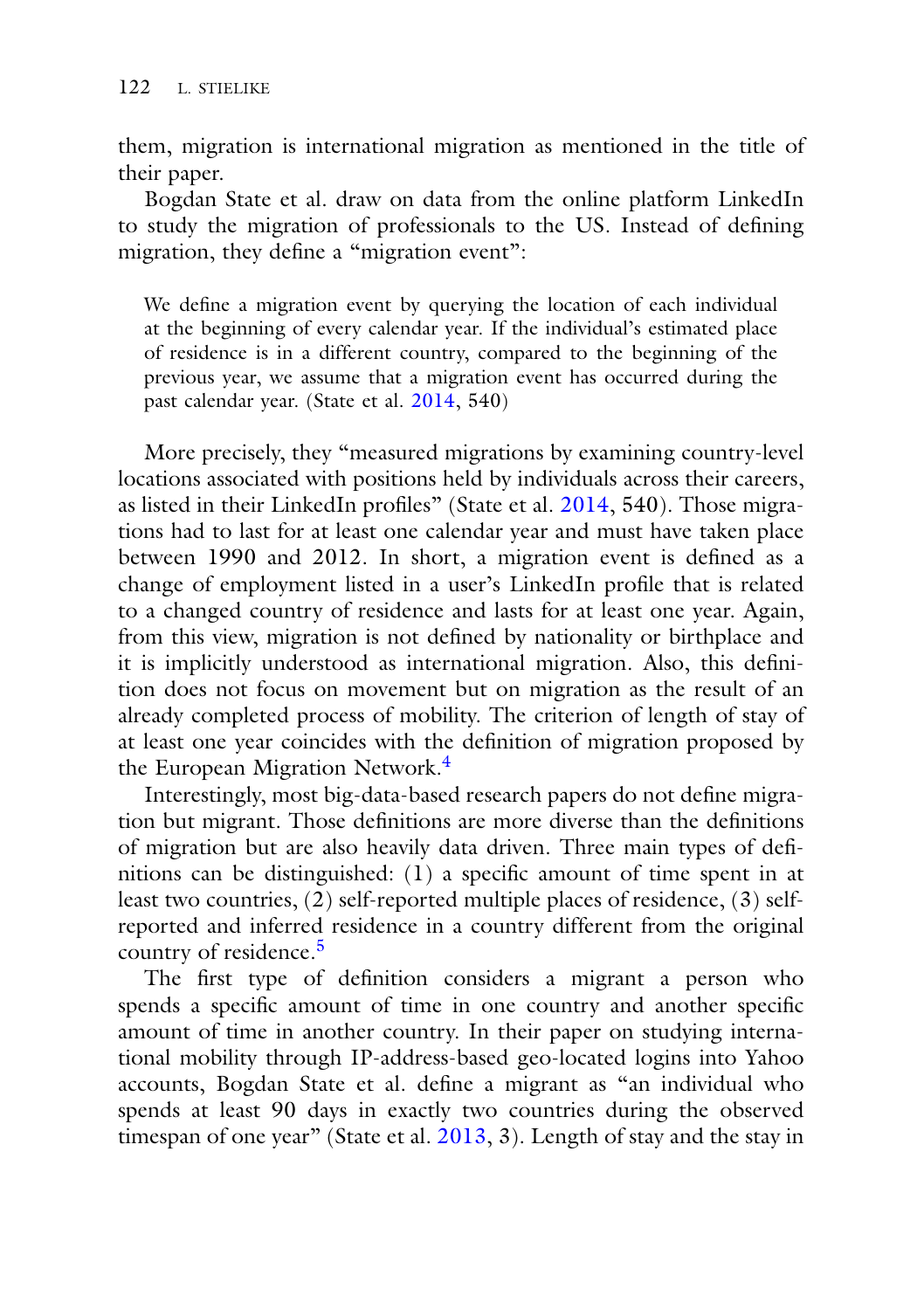at least two countries are also the main aspects of the definition in a paper on the use of IP-address-based geo-located logins into Skype accounts to explain international migration. Riivo Kikas et al. define Skype users as migrants "if they have been in one country for at least five consecutive months and in another country for at least five consecutive months. Setting these time limits prevents counting longer holidays or business visits as migration events" (Kikas et al.  $2015$ , 18). Similarly, in their study on international and internal migration patterns inferred from geo-located Twitter tweets, Zagheni et al. define migrants as "those users that are identified as people who moved to a different country for at least one of the 4-month periods that we considered" (Zagheni et al. [2014,](#page-24-5) 4).

In their often-cited definition for collecting data on migration, the United Nations Department of Economic and Social Affairs (UN DESA) defines an "*international migrant*" as "*any person who changes his or her country of usual residence*" (UN DESA [1998,](#page-23-8) 9)[.6](#page-17-0) UN DESA also provides definitions for "long-term migrant"<sup>7</sup> and "short-term migrant".[8](#page-17-0) The big-data-driven migrant definitions cited above indirectly relate to the definition of short-term migrant as the minimal length of stay is set at 90 days (approx. 3 months). However, except for the first study, they do not set a maximal length of stay, thus examining both what UN DESA defines as short-term and long-term migration. Unlike the European Migration Network, which defines a migrant as "a person who is outside the territory of the State of which they are nationals or citizens and who has resided in a foreign country for more than one year irrespective of the causes, voluntary or involuntary, and the means, regular or irregular, used to migrate" (European Migration Network [2021\)](#page-20-6), this first type of big-data-driven definition does not refer to categories such as nationality, citizenship, motivations or means of migration.

Interestingly, Rein Ahas et al. also base their definition of "transnationals" on length of stay and stay in at least two countries. However, in their paper on tracking transnationalism with mobile telephone data, they add a third parameter: the number of trips. Drawing on domestic and roaming call detail record (CDR) data of the two largest mobile communications operators in Estonia for the year 2015, they consider people as transnationals "if they spend more than 25% of their time (at least 92 days), but not more than 75% of their time (up to 273 days) in a foreign country" and "if they have taken at least five trips to a foreign country, but not more than 52 trips (once a week)" (Ahas et al. [2017,](#page-18-2) 8). In summary, this first type of definition of migrants (and transnationals) resembles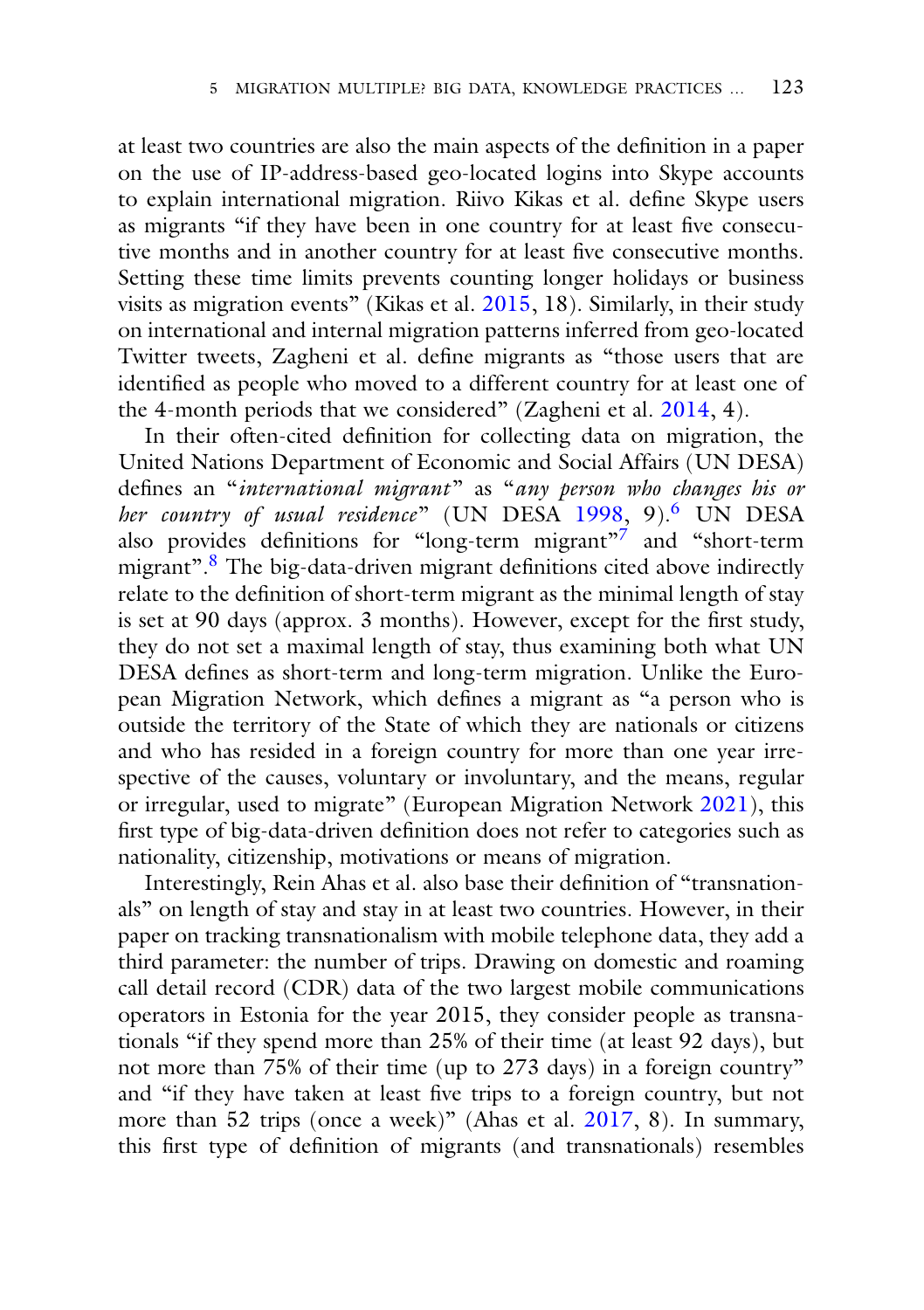the above-presented definitions of migration by its reference to length of stay and stay in at least two countries as well as in its non-reference to categories such as country of birth, country of origin, nationality or citizenship.

The second type of definition relates to multiple places of residence reported by users. In their paper, Johnnatan Messias et al. draw on data from Google+ profiles to study migration clusters—the relocation of a person between three countries. Users of Google+ accounts can list in their profiles all the places in the world where they have lived. These "Places where I lived" are automatically geo-coded by Google+. Unlike in the first type of definition, where migration is inferred from a change in geo-coded logins of users, here the definition of migrant builds on multiple former places of residence self-reported by the users: "As our study is about international migration, we only considered the subset of users who have lived ('places lived') in at least two distinct countries. We refer to this group of users as *migrants*" (Messias et al. [2016,](#page-21-8) 423, emphasis in original). This means that people are considered as migrants if they have ever lived in more than one country. Even if they have returned to their country of origin after a short period of time abroad, they are still considered to be migrants. Thus, everyone who has studied abroad for a semester or worked for a year in a foreign country and returned is considered a migrant for the rest of their lives. This understanding of migrant stands in stark contrast to the use of the term in public discourse or national statistical offices. Here "migrants" are only those who have arrived from abroad—and sometimes even their children are marked by the German statistical category "migration background" (Will [2019\)](#page-24-7) but not those who have returned from abroad. This second type of definition resembles the first type in lacking any reference to categories such as country of origin or nationality, but it differs from the first type in also lacking any reference to the length of stay.

The third type of migrant definition is based on a mixture of userreported and inferred information on the users' residence outside their "original country of residence". Drawing on data from Facebook's advertising platform, Antoine Dubois et al. explore "migrant assimilation through Facebook interests". Using Facebook's Marketing API, companies and researchers can obtain estimates of the number of users "who belong to a certain demographic group and show certain *interests*" (Dubois et al. [2018,](#page-19-5) 53, emphasis in original). As Facebook does not provide the category "migrants", the authors use Facebook's category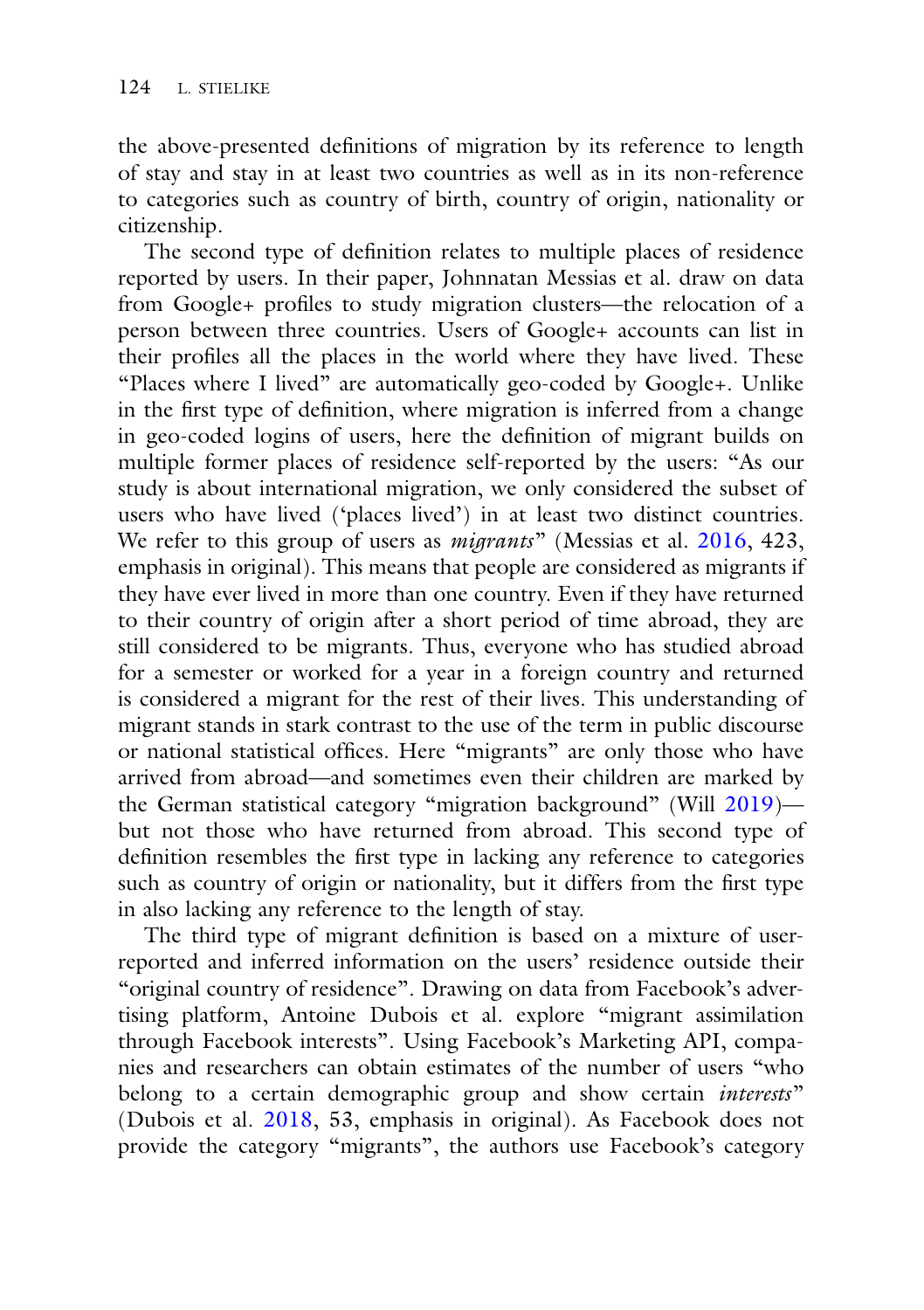"expats" instead: "We use the Facebook advertising platform terminology, which does not refer to *migrants* but to expats, though we use migrant and expat interchangeably" (Dubois et al. [2018,](#page-19-5) 53, footnote 7). Facebook defines expats as "people whose original country of residence is different from the current country".<sup>[9](#page-17-0)</sup> Facebook does not provide information on how users are categorised as "expats". However, Zagheni et al. infer from research produced by Facebook staff that the "current city" and "hometown" provided by users in their Facebook profiles as well as the structure of the users' network of Facebook friends must be "among the key components of the estimation process" (Zagheni et al.  $2017, 724$  $2017, 724$ .<sup>10</sup> In their paper on the quantification of human mobility patterns using Facebook Network data, Spyratos et al. indicate that the Facebook-based definition of migrants does not refer "to a user's citizenship, country of birth, or legal status" (Spyratos et al. [2019,](#page-23-9) 5). However, unlike the first and second type, this third type of definition refers to an "original country of residence" and a "hometown", thus using categories that are close to country of origin or country of birth. As in the second type, there is no reference to the length of stay.

As shown above, big-data-based research papers enact migration and migrants in multiple ways. The two presented definitions of migration are not so diverse, as both build on two main criteria: change of usual residence to another country and length of stay. However, they differ in the defined length of stay. Both definitions do not relate to categories such as country of origin or nationality. The definitions of migrants presented in the research papers are manifold. While the first type of definition builds on length of stay and stay in at least two countries, similar to the criteria for the definitions of migration, the second and third types of definition do not refer to length of stay. Instead, according to the second type of definition, people are considered to be migrants if they have ever lived in more than one country. Only the third type of definition builds on the idea of a given country of origin or birth that differs from the current place of residence.

From the perspective of a "reflexive turn" (Nieswand and Drotbohm [2014;](#page-21-1) Dahinden [2016;](#page-19-4) Amelina [2021\)](#page-18-3) in migration studies, the big-datadriven enactments of migration and migrant hold both potentials and risks. On the one hand, they invite reflection upon the strong associations between migration, nationality and origin in "conventional" migration research and help to rethink migration beyond these categories—as (a result of) movement in space. On the other hand, these big-data-driven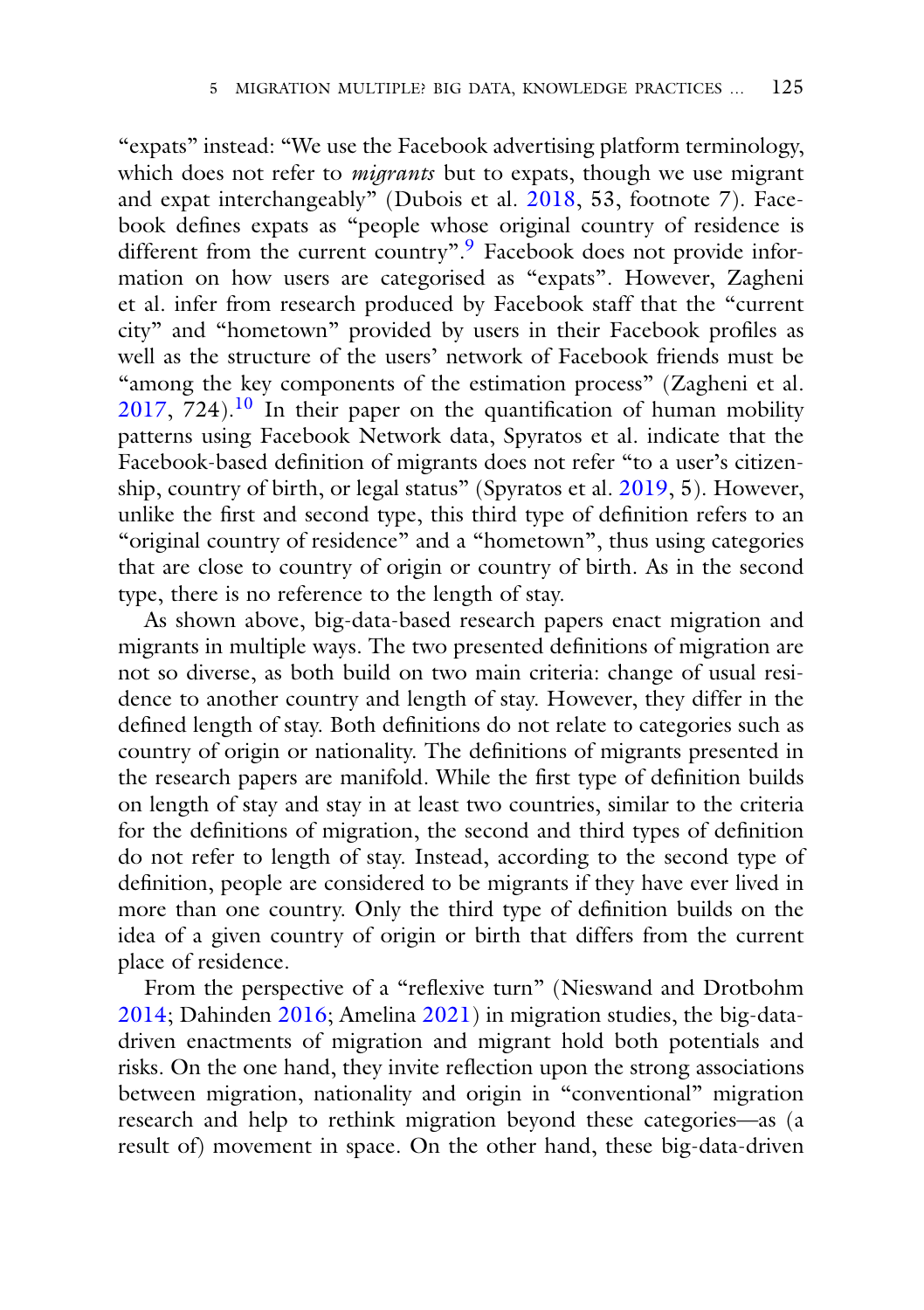enactments reproduce methodological nationalism, as the nation-state here usually called "country"—is still (implicitly) used as the key reference point to define migration and migrant. Also, the second and third type of migrant definition discussed above hold the risk that categories such as "Places where I lived" or "expats" defined by private companies and attributed by their algorithms greatly influence migration researchers' understanding of migration.

## *Work of Coordination: Enacting Migration as a Singular Object by Reference to Migration Narratives*

How is it possible that the presented research papers treat migration and migrants as singular objects given the diverse ways in which they define them? How is the singularity of migration and migrants as an object achieved within and across the research papers? Following Annemarie Mol, I highlight the "work of coordination" that is undertaken in the research papers and argue that migration and migrants "hang together" by reference to three mainstream migration narratives—demography, integration and humanitarianism—which all frame migration as something that needs to be governed and that can be governed better through better data.

Eight out of the 17 research papers frame migration as a demographic phenomenon (Zagheni and Weber [2012;](#page-24-6) State et al. [2013,](#page-23-6) [2014;](#page-23-7) Zagheni et al. [2014;](#page-24-5) Kikas et al. [2015;](#page-20-5) Messias et al. [2016;](#page-21-8) Zagheni et al. [2017;](#page-24-8) Dubois et al. [2018\)](#page-19-5). In this view, migration is understood as a factor that changes the size and composition of a population and that can be influenced to a certain extent through political interventions. In this vein, Zagheni and Weber see international migration as an "important driver of demographic growth in many countries" (Zagheni and Weber [2012,](#page-24-6) 1), State et al. consider high-skilled migration as an "important demographic phenomenon with relevant consequences, for instance in terms of human capital formation, a central issue in the study of economic development" (State et al. [2014,](#page-23-7) 537), and Dubois et al. perceive immigration as a "stopgap measure to address population aging, which would otherwise strain the economy and public finances" (Dubois et al. [2018,](#page-19-5) 51). Moreover, some authors see their papers as a direct contribution to demographic research, for example, Zagheni et al. when they write "[I]n this article, we contribute to the development of tools and methods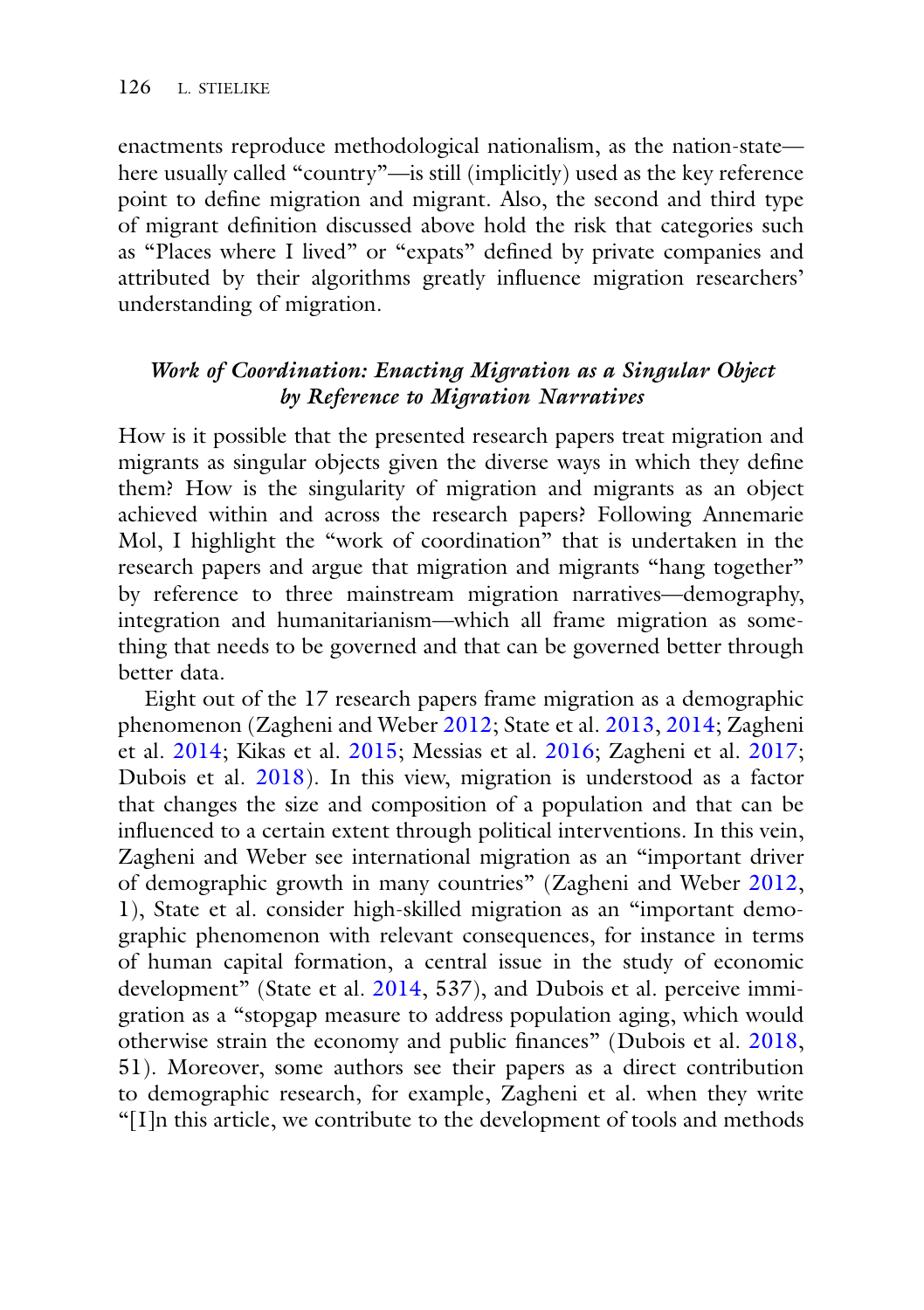that leverage new data sources for demographic research" (Zagheni et al., [2017,](#page-24-8) 721; see also Zagheni et al. [2014,](#page-24-5) 1; Messias et al. [2016,](#page-21-8) 427).

Three research papers relate to a second migration narrative that is built around the assumed need to integrate migrants into receiving societies (Dubois et al. [2018;](#page-19-5) Stewart et al. [2019;](#page-23-10) Marquez et al. [2019\)](#page-21-9). Interestingly, two of the papers do not focus on integration into the labour market or the education system but on "cultural assimilation" in terms of "interests" expressed on Facebook (Dubois et al. [2018,](#page-19-5) 52; Stewart et al. [2019,](#page-23-10) 3258). Thus, integration is imagined as a unidirectional process of adaptation by migrants and their descendants to the population of the receiving country. In their study on the segregation between Syrian refugees and the native population in Turkey, which is based on call detail records and Twitter, Neal Marquez et al. show a significant positive relationship between positive sentiments towards refugees in Turkey expressed on Twitter and the probability of refugees contacting nonrefugees via mobile phone (Marquez et al. [2019,](#page-21-9) 276). This implies that the receiving society plays its part in the integration process. However, the main responsibility for integration seems to lie with the migrants as it is their calls to non-refugees that are counted as a proxy for integrative behaviour—and not the calls of non-refugees to refugees. Thus, in all three papers, integration is primarily imagined as a one-way street.

The third migration narrative concerns humanitarian assistance to people fleeing from natural disasters, or economic, political or medical crises (Bengtsson et al. [2011;](#page-19-6) Lu et al. [2012;](#page-21-10) Blanford et al. [2015;](#page-19-7) Böhme et al. [2020;](#page-19-8) Palotti et al. [2020\)](#page-22-9). The central assumption is that better data on the number, spatial distribution and routes of fleeing populations allows for improved humanitarian assistance. In their paper on the spatial distribution and socio-economic status of Venezuelan "refugees and migrants" in different receiving countries, which is based on data from the Facebook advertising platform, Joao Palotti et al. write: "Estimating the absolute number and the spatial distribution of Venezuelan refugees and migrants are (sic) a top priority in order to quantify the magnitude of the crisis and to plan an appropriate humanitarian response" (Palotti et al. [2020,](#page-22-9) 6). Linus Bengtsson et al., whose study tracks the movement of people after the earthquake in Haiti in 2010 via call detail records, also argue that the provision of close to real-time data "on postdisaster population distributions can potentially enable improved distribution of water, food, shelter, and sanitation" (Bengtsson et al. [2011,](#page-19-6) 7; see also Lu et al. [2012,](#page-21-10) 11580). Additionally, referring to the cholera outbreak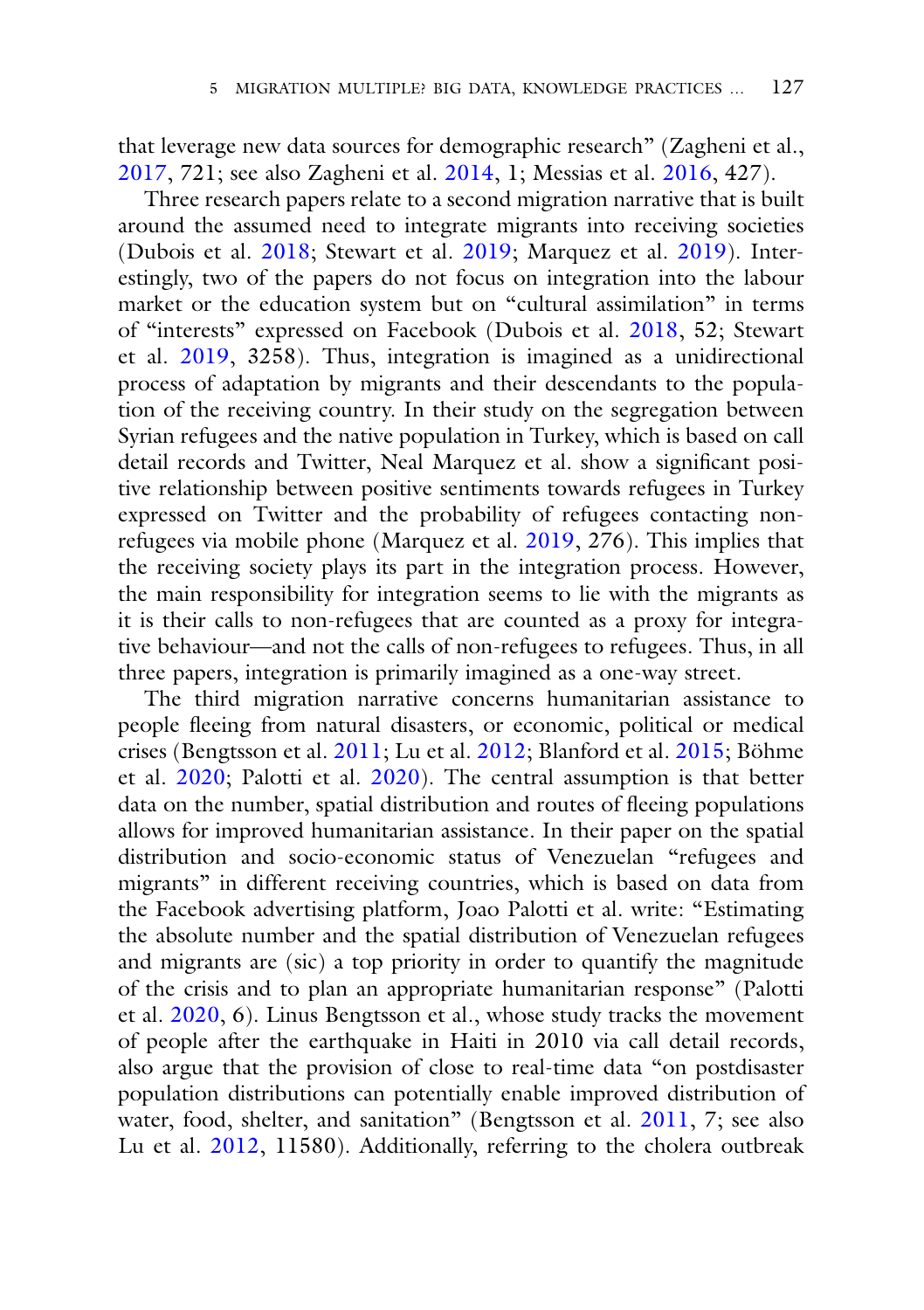in Haiti a few months after the earthquake, they show that call detail record data can also be used to "potentially inform outbreak preparedness and response for infectious diseases" (Bengtsson et al. [2011,](#page-19-6) 7). Justine Blanford et al. also point out the potential of geo-located Twitter tweets for understanding epidemic dynamics and enhancing disease surveillance (Blanford et al. [2015,](#page-19-7) 11). Even Marcus Böhme et al. see in their study on the prediction of international migration via online search keywords an approach that could "be used for policy applications in the case of humanitarian crises in order to deliver real-time monitoring of migration intentions ahead of their realization to organize humanitarian responses" (Böhme et al. [2020,](#page-19-8) 19).

All three migration narratives frame migration as something that needs to be governed and that can be governed better through better data. From a demographic perspective, better data on migration allow for better demographic forecasts and more appropriate population-related policies; from an integrationist perspective, better data on migration allow for better integration policies and from a humanitarian perspective, better data on migration allow for better planning and implementation of humanitarian assistance. Several authors consider their own research as "input for policy-making" and envisage a "systematic use of nontraditional data for policy support and migration governance" (Spyratos et al. [2019,](#page-23-9) 19).

Finally, I argue in the sense of the "performativity of methods" that the multiple big-data-driven definitions of migration and migrants discussed above enact realities beyond a governmental discourse on migration for example, a gradual shift from state/nation/origin-centred migration thinking to mobility-centred migration thinking. For (self-)reflexive migration studies, it might be worth exploring these enactments more closely to discover alternative ways of rethinking migration. However, contrary to a pure "performativity of methods" standpoint, I also argue that the authors of the big-data-based research papers—perhaps to gain credibility and prestige as a new sub-field of migration studies—aim at contributing to the well-established research fields of demography, integration or humanitarianism and thereby inscribe into migration narratives that stand in stark contrast to these alternative enactments of migration. In this process, the research papers—some more implicitly and others very explicitly—adopt the assumption that migration needs to be managed or governed and that this can be improved through better data. Finally, this common assumption is what makes the multiple big-data-driven versions of migration and migrants "hang together".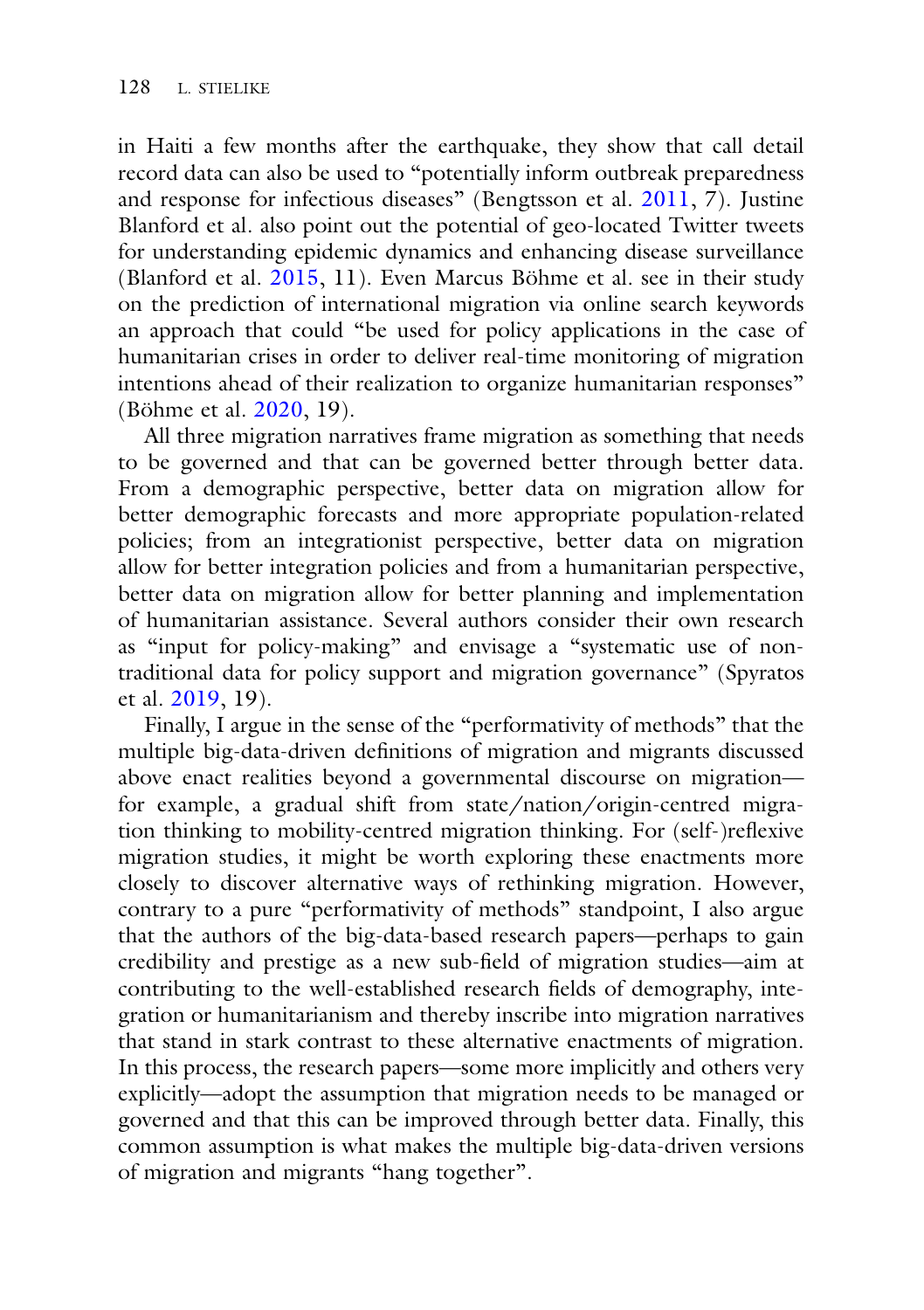#### **CONCLUSION**

In a pre-recorded online panel discussion titled "Data for what? A conversation with policymakers and practitioners on the use of evidence and data on forced displacement" that was part of the virtual United Nations World Data Forum 2020, Björn Gillsäter, head of the recently founded World Bank—UNHCR Joint Data Center on Forced Displacement, said in his introduction: "I think one of the things that unites those of us who are watching this video is that we believe in what gets measured gets done or at least what gets measured gets managed".<sup>[11](#page-17-0)</sup> Just like the big-databased research papers analysed in this chapter, this statement builds on the assumption that migration is an object of government, and that it needs to be managed. To make this assumption more explicit, we could reformulate it as: What needs to be governed gets measured to be governed better.

Drawing on 17 big-data-based research papers, I showed in this chapter that the emerging sub-discipline of big-data-based migration research enacts migration and migrants in multiple ways. While some papers focus on change of residence and length of stay, others define migrants by self-reported multiple former places of residence or by a mixture of self-reported and inferred residence in a country different from a supposed original country of residence. Interestingly, nationality, citizenship or country of birth hardly play a role in these enactments, which is what makes them—to a certain extent—differ from realities enacted by social science migration researchers or by actors involved in migration governance. However, following Annemarie Mol, I have argued that this multiplicity of migration is held together by reference to three migration narratives—demography, integration and humanitarianism—which all frame migration as something that needs to be governed and that can be governed better through better data. As the research papers aim at contributing to these research fields, they inscribe themselves into these migration narratives and thereby adopt the assumption of migration as an object of government. The will or necessity of data scientists and computational social scientists to relate to dominant migration narratives—perhaps to gain credibility and prestige as a new sub-field of migration studies—seems to be stronger than the "performativity of methods" that creates new migration realities. However, I would argue that—from a (self-) reflexive migration studies perspective—exactly these big-data-driven alternative enactments of migration might be worth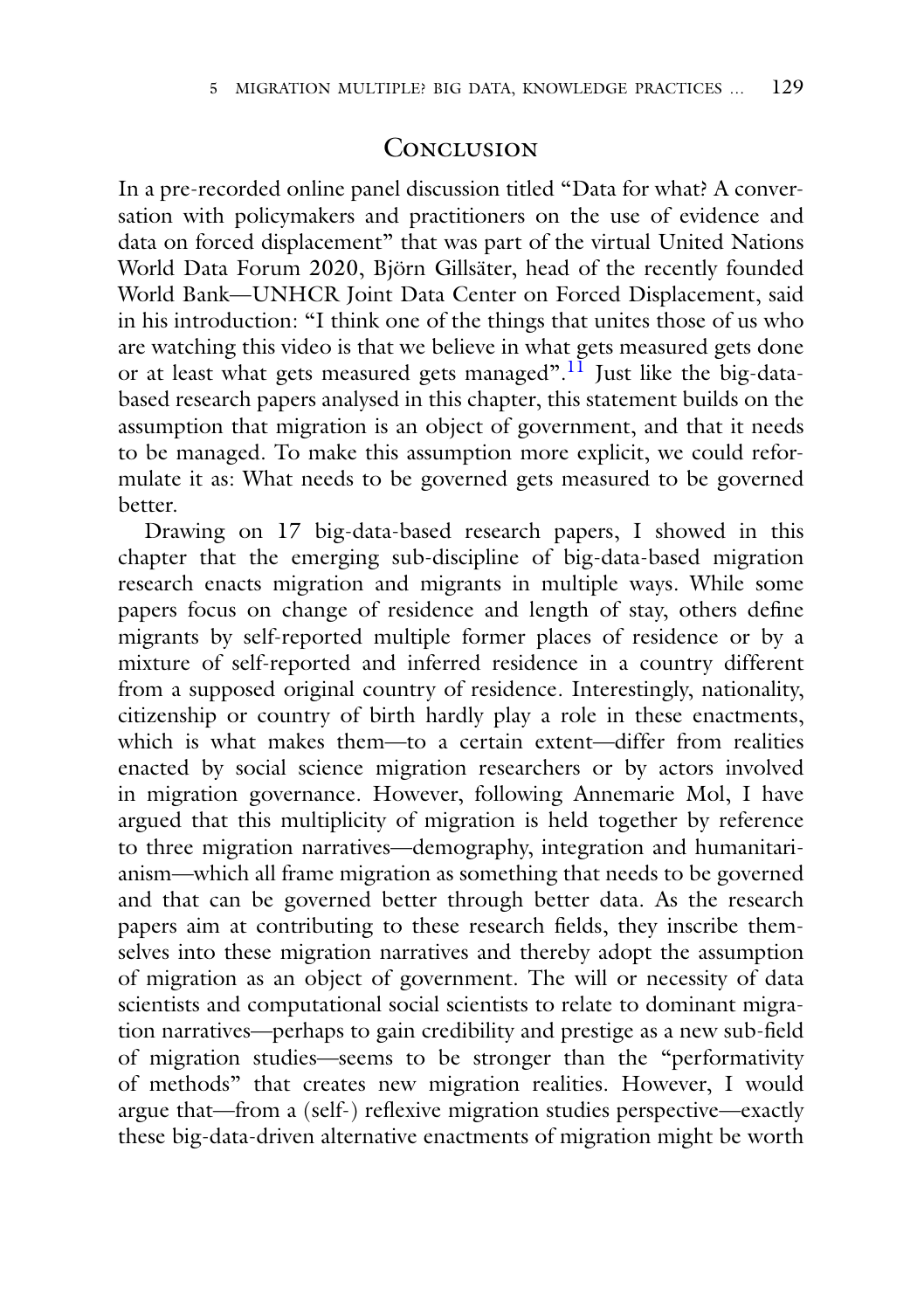exploring in more detail as they promise to offer new ways of rethinking migration beyond governmental discourse. Finally, we could ask in the sense of "ontological politics" (Mol [1999,](#page-21-11) [2002;](#page-21-2) Law and Urry [2004,](#page-21-4) 396f.): If methods help to make realities, which migration realities might big-data-based migration research want to enact in the future?

#### **NOTES**

- <span id="page-17-0"></span>1. See, for example, the initiative "Migration 4.0" organised during Germany's presidency of the Council of the European Union which covered control (e.g. forecasting tools, facial and voice recognition), humanitarianism (virtual psycho-social counselling), integration (new digital communication channels with migrants) and objectivity (better evidence through data collaboratives; study of public attitudes on migration) (German Federal Ministry of the Interior, Building and Community [2020\)](#page-20-7).
- 2. The International Organization for Migration defines migration as "[t]he movement of persons away from their place of usual residence, either across an international border or within a State" (International Organization for Migration, n.d.).
- 3. For the UK's Office of National Statistics see Anderson and Blinder [\(2019\)](#page-18-4).
- 4. The European Migration Network is a network of "migration and asylum experts" initiated by the European Commission's Directorate-General Migration and Home Affairs. In the network's glossary, migration in "the global context" is defined as the "movement of a person either across an international border (international migration), or within a state (internal migration) for more than one year irrespective of the causes, voluntary or involuntary, and the means, regular or irregular, used to migrate" (European Migration Network, n.d.).
- 5. It would need further research based on a larger selection of research papers to investigate how migration/migrant definitions and the choice of big data sources have changed over the last ten years and how this might have been related to changes in migration narratives.
- 6. The IOM defines a migrant as "a person who moves away from his or her place of usual residence, whether within a country or across an international border, temporarily or permanently, and for a variety of reasons" (International Organization for Migration, n.d.).
- 7. "A person who moves to a country other than that of his or her usual residence for a period of at least a year (12 months), so that the country of destination effectively becomes his or her new country of usual residence" (UN DESA [1998,](#page-23-8) 10).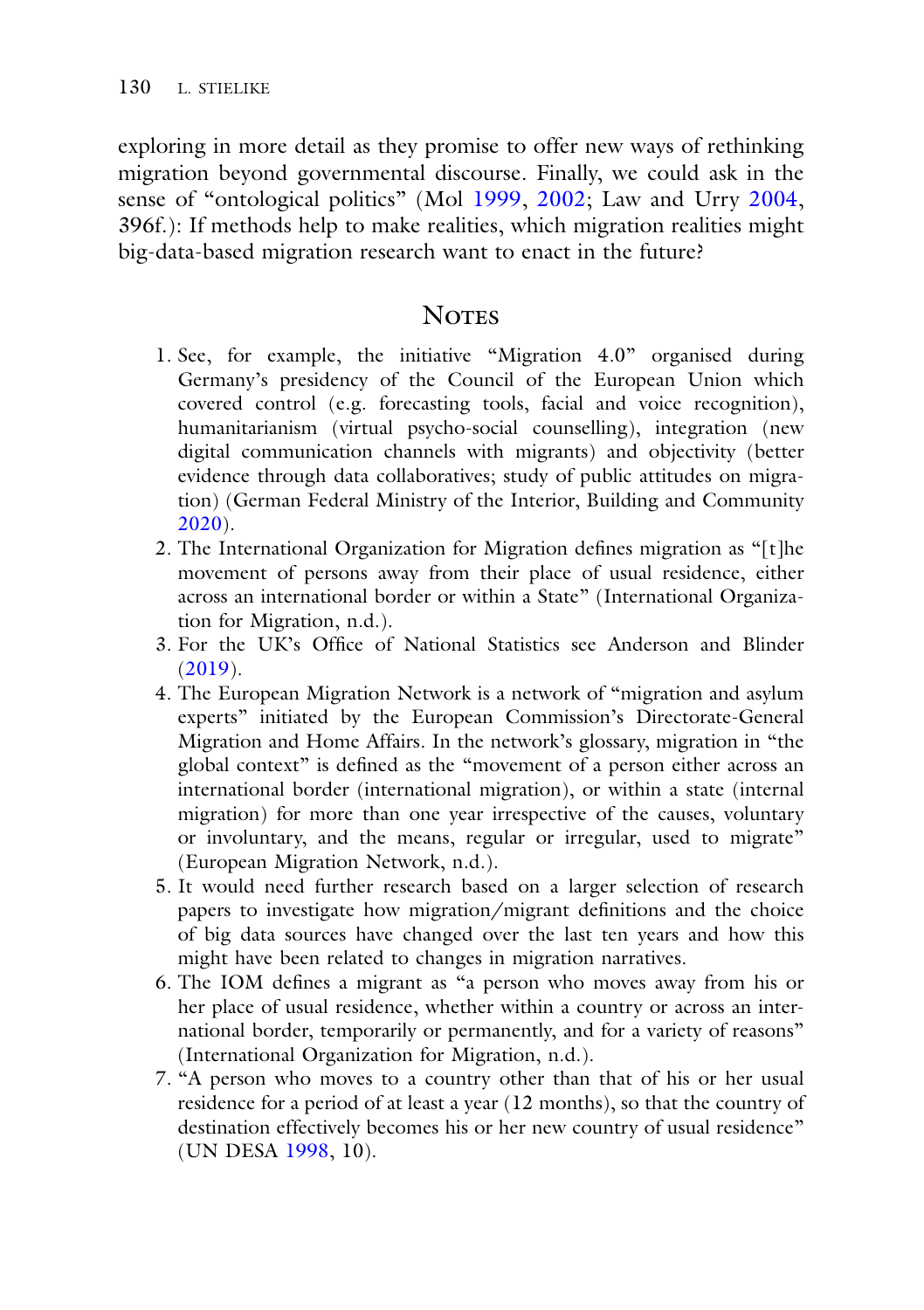- 8. "A person who moves to a country other than that of his or her usual residence for a period of at least 3 months but less than a year (12 months) except in cases where the movement to that country is for purposes of recreation, holiday, visits to friends and relatives, business, medical treatment or religious pilgrimage" (UN DESA [1998,](#page-23-8) 10).
- 9. Facebook Adverts Manager's documentation cited by Zagheni et al. [\(2017,](#page-24-8) 723).
- 10. In October 2018, Facebook's advertising platform changed its classification from "expats of country X" to "lived in country X" whereby users who have "lived in country X" are defined as "people who used to live in country X and now live abroad". The classification was changed back to "expats" in late 2018, while its definition remained the same (Spyratos et al. [2019,](#page-23-9) 4; Palotti et al. [2020,](#page-22-9) 10f.).
- 11. This video was available at the United Nations World Data Forum 2020 which took place from 19 to 21 October 2020 as a virtual event due to the corona pandemic. The quote can be found at time code 0:35 (*Data for What? A Conversation with Policymakers and Practitioners on the Use of Evidence and Data on Forced Displacement*, n.d.).

#### **BIBLIOGRAPHY**

<span id="page-18-1"></span>Agamben, Giorgio. 2008. *Was ist ein Dispositiv?* Zürich and Berlin: Diaphanes.

- <span id="page-18-2"></span>Ahas, Rein, Siiri Silm, and Margus Tiru. 2017. "Tracking Trans-Nationalism with Mobile Telephone Data." In *Estonian Human Development Report 2016/2017. Estonia at the Age of Migration*, edited by Tiit Tammaru, Raul Eamets, and Kristina Kallas. Foundation Estonian Cooperation Assembly. [https://2017.inimareng.ee/en/open-to-the-world/tracking-trans](https://2017.inimareng.ee/en/open-to-the-world/tracking-trans-nationalism-with-mobile-telephone-data/)nationalism-with-mobile-telephone-data/.
- <span id="page-18-3"></span>Amelina, Anna. 2021. "After the Reflexive Turn in Migration Studies: Towards [the Doing Migration Approach."](https://doi.org/10.1002/psp.2368) *Population, Space and Place* 27 (1). https:// doi.org/10.1002/psp.2368.
- <span id="page-18-4"></span>Anderson, Bridget, and Scott Blinder. 2019. "Who Counts as a Migrant? Definitions and Their Consequences." *Migration Observatory Briefing, COMPAS, University of Oxford* (blog). July 2019. https://migrationobservatory.ox.ac. [uk/resources/briefings/who-counts-as-a-migrant-definitions-and-their-con](https://migrationobservatory.ox.ac.uk/resources/briefings/who-counts-as-a-migrant-definitions-and-their-consequences/) sequences/.
- <span id="page-18-0"></span>Bartels, Inken. 2018. "Practices and Power of Knowledge Dissemination. International Organizations in the Externalization of Migration Management in Morocco and Tunisia." *Journal for Critical Migration and Border Regime Studies* 4 (1): 47–66.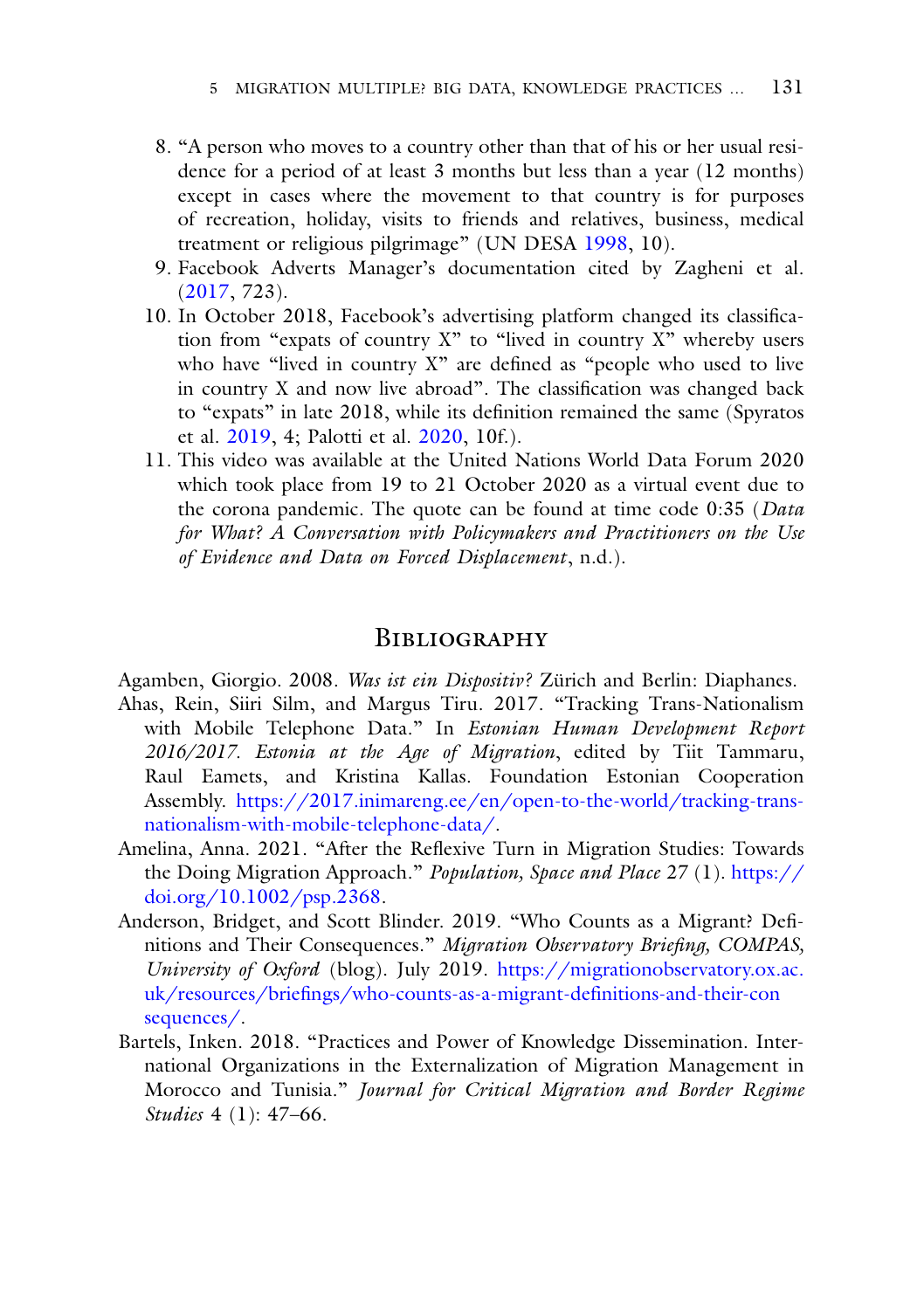- <span id="page-19-6"></span>Bengtsson, Linus, Xin Lu, Anna Thorson, Richard Garfield, and Johan von Schreeb. 2011. "Improved Response to Disasters and Outbreaks by Tracking Population Movements with Mobile Phone Network Data: A Post-Earthquake Geospatial Study in Haiti." Edited by Peter W. Gething. *PLoS Medicine* 8 (8): e1001083. [https://doi.org/10.1371/journal.pmed.1001083.](https://doi.org/10.1371/journal.pmed.1001083)
- <span id="page-19-7"></span>Blanford, Justine I., Zhuojie Huang, Alexander Savelyev, and Alan M. MacEachren. 2015. "Geo-Located Tweets. Enhancing Mobility Maps and Capturing Cross-Border Movement." Edited by Renaud Lambiotte. *PLOS ONE* 10 (6): e0129202. [https://doi.org/10.1371/journal.pone.0129202.](https://doi.org/10.1371/journal.pone.0129202)
- <span id="page-19-8"></span>Böhme, Marcus H., André Gröger, and Tobias Stöhr. 2020. "Searching for a Better Life: Predicting International Migration with Online Search Keywords." *Journal of Development Economics* 142 (January): 102347. [https://doi.org/10.1016/j.jdeveco.2019.04.002.](https://doi.org/10.1016/j.jdeveco.2019.04.002)
- <span id="page-19-2"></span>Boswell, Christina. 2009. *The Political Uses of Expert Knowledge: Immigration Policy and Social Research*. Cambridge and New York: Cambridge University Press.
- <span id="page-19-3"></span>Boswell, Christina, Andrew Geddes, and Peter Scholten. 2011. "The Role of Narratives in Migration Policy-Making: A Research Framework." *The British [Journal of Politics and International Relations](https://doi.org/10.1111/j.1467-856X.2010.00435.x)* 13 (1): 1–11. https://doi. org/10.1111/j.1467-856X.2010.00435.x.
- <span id="page-19-0"></span>Braun, Katherine, Fabian Georgi, Robert Matthies, Simona Pagano, Mathias Rodatz, and Maria Schwertl. 2018. "Umkämpfte Wissensproduktionen der Migration: Editorial." *Movements. Journal for Critical Migration and Border Regime Studies* 4 (1): 9–27.
- <span id="page-19-1"></span>Casas-Cortes, Maribel, and Sebastian Cobarrubias. 2018. "It Is Obvious from the Map! Disobeying the Production of Illegality beyond Borderlines." *Journal for Critical Migration and Border Regime Studies* 4 (1): 29–44.
- <span id="page-19-4"></span>Dahinden, Janine. 2016. "A Plea for the 'De-Migranticization' of Research on Migration and Integration." *Ethnic and Racial Studies* 39 (13): 2207–2225. [https://doi.org/10.1080/01419870.2015.1124129.](https://doi.org/10.1080/01419870.2015.1124129)
- *Data for What? A Conversation with Policymakers and Practitioners on the Use of Evidence and Data on Forced Displacement*. n.d. Accessed November 27, 2020. https://www.jointdatacenter.org/data-for-what-a-conversation-with[policymakers-and-practitioners-on-the-use-of-evidence-and-data-on-forced-dis](https://www.jointdatacenter.org/data-for-what-a-conversation-with-policymakers-and-practitioners-on-the-use-of-evidence-and-data-on-forced-displacement/) placement/.
- <span id="page-19-5"></span>Dubois, Antoine, Emilio Zagheni, Kiran Garimella, and Ingmar Weber. 2018. "Studying Migrant Assimilation Through Facebook Interests." In *Social Informatics*, edited by Steffen Staab, Olessia Koltsova, and Dmitry I. Ignatov, [11186: 51–60. Cham: Springer International Publishing.](https://doi.org/10.1007/978-3-030-01159-8_5) https://doi.org/ 10.1007/978-3-030-01159-8\_5.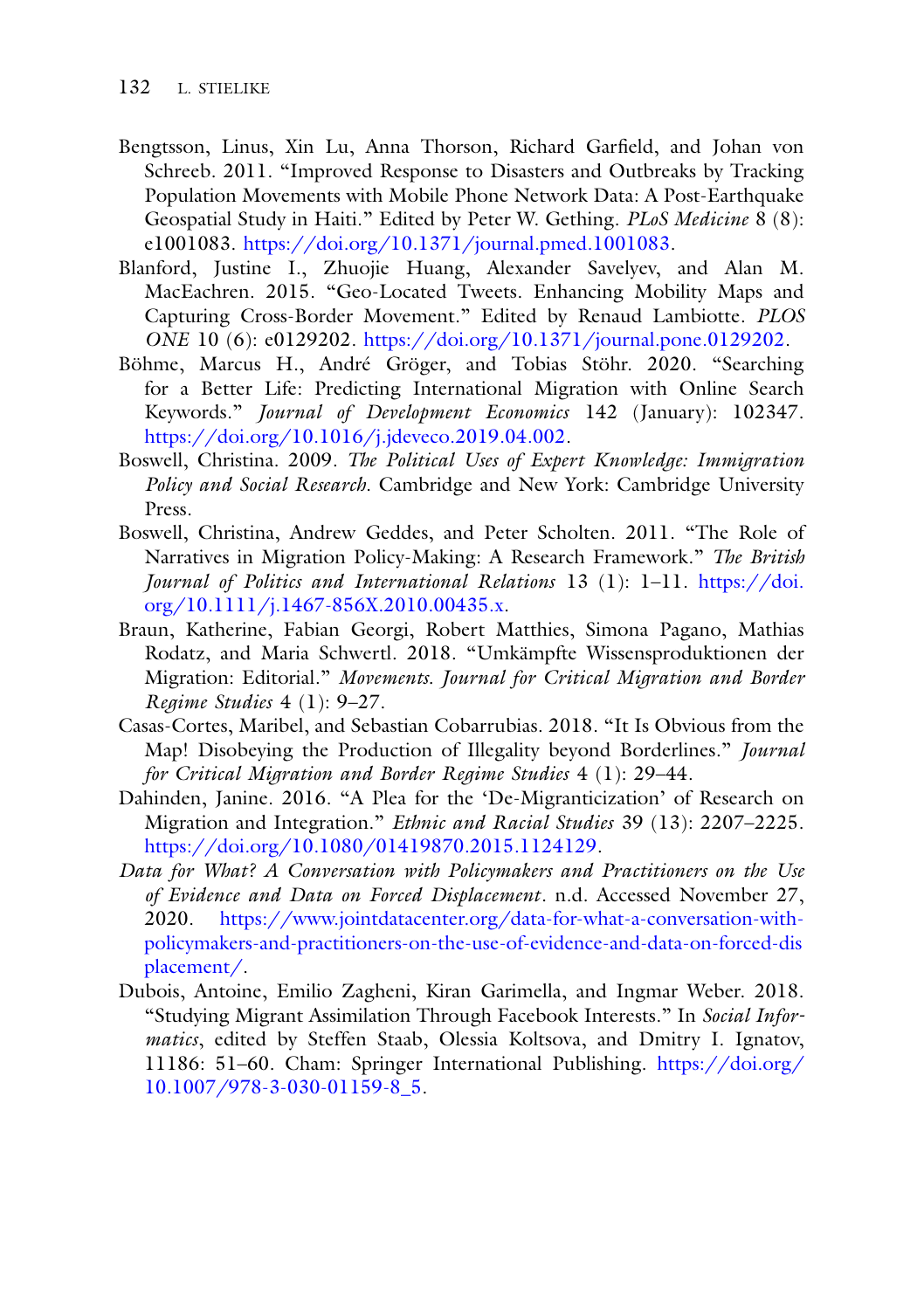- <span id="page-20-6"></span>European Migration Network. 2021. "Migrant." Glossary. Accessed March 15, 2021. [https://ec.europa.eu/home-affairs/what-we-do/networks/european\\_](https://ec.europa.eu/home-affairs/what-we-do/networks/european_migration_network/glossary_search/migration_en) migration\_network/glossary\_search/migration\_en.
- European Migration Network. n.d. "Migration." Glossary. Accessed March 15, 2021. [https://ec.europa.eu/home-affairs/what-we-do/networks/european\\_](https://ec.europa.eu/home-affairs/what-we-do/networks/european_migration_network/glossary_search/migration_en) migration\_network/glossary\_search/migration\_en.
- <span id="page-20-2"></span>Foucault, Michel. 1980. "The Confession of the Flesh [1977]." In *Power/Knowledge: Selected Interviews and Other Writings, 1972–1977*, edited by Colin Gordon. Brighton, Sussex: Harvester Press.
- <span id="page-20-1"></span>Geddes, Andrew. 2015. "Temporary and Circular Migration in the Construction of European Migration Governance." *Cambridge Review of International Affairs* 28 (4): 571–588. [https://doi.org/10.1080/09557571.2015.101](https://doi.org/10.1080/09557571.2015.1018135) 8135.
- <span id="page-20-7"></span>German Federal Ministry of the Interior, Building and Community. 2020. *Virtual Meeting "Migration 4.0." Related to the German Presidency 2020*. [https://migrationnetwork.un.org/migration-digitalization.](https://migrationnetwork.un.org/migration-digitalization)
- <span id="page-20-0"></span>Hatton, Joshua. 2018. "MARS Attacks! A Cautionary Tale from the UK on the Relation between Migration and Refugee Studies (MARS) and Migration Control." *Journal for Critical Migration and Border Regime Studies* 4 (1): 103–132.
- <span id="page-20-3"></span>Ho, Justin Chun-Ting. 2020. "How Biased Is the Sample? Reverse Engineering the Ranking Algorithm of Facebook's Graph Application Programming Interface." *Big Data & Society* 7 (1): 205395172090587. https://doi.org/10. [1177/2053951720905874.](https://doi.org/10.1177/2053951720905874)
- <span id="page-20-4"></span>Hughes, Christina, Emilio Zagheni, Guy J. Abel, Arkadiusz Wi'sniowski, Alessandro Sorichetta, Ingmar Weber, Andrew J. Tatem, et al. 2016. *Inferring Migrations, Traditional Methods and New Approaches Based on Mobile Phone, Social Media, and Other Big Data: Feasibility Study on Inferring (Labour) Mobility and Migration in the European Union from Big Data and Social Media Data.* Luxembourg: Publications Office.
- International Organization for Migration. n.d. "Migrant." Key Migration Terms. Accessed March 15, 2021a. [https://www.iom.int/key-migration-terms#Mig](https://www.iom.int/key-migration-terms%23Migrant) rant.
- International Organization for Migration. n.d. "Migration." Key Migration [Terms. Accessed March 15, 2021b.](https://www.iom.int/key-migration-terms%23Migration) https://www.iom.int/key-migrationterms#Migration.
- <span id="page-20-5"></span>Kikas, Riivo, Marlon Dumas, and Ando Saabas. 2015. "Explaining International Migration in the Skype Network: The Role of Social Network Features." In *Proceedings of the 1st ACM Workshop on Social Media World Sensors—SIdEWayS '15*, 17–22. Guzelyurt, Northern Cyprus: ACM Press.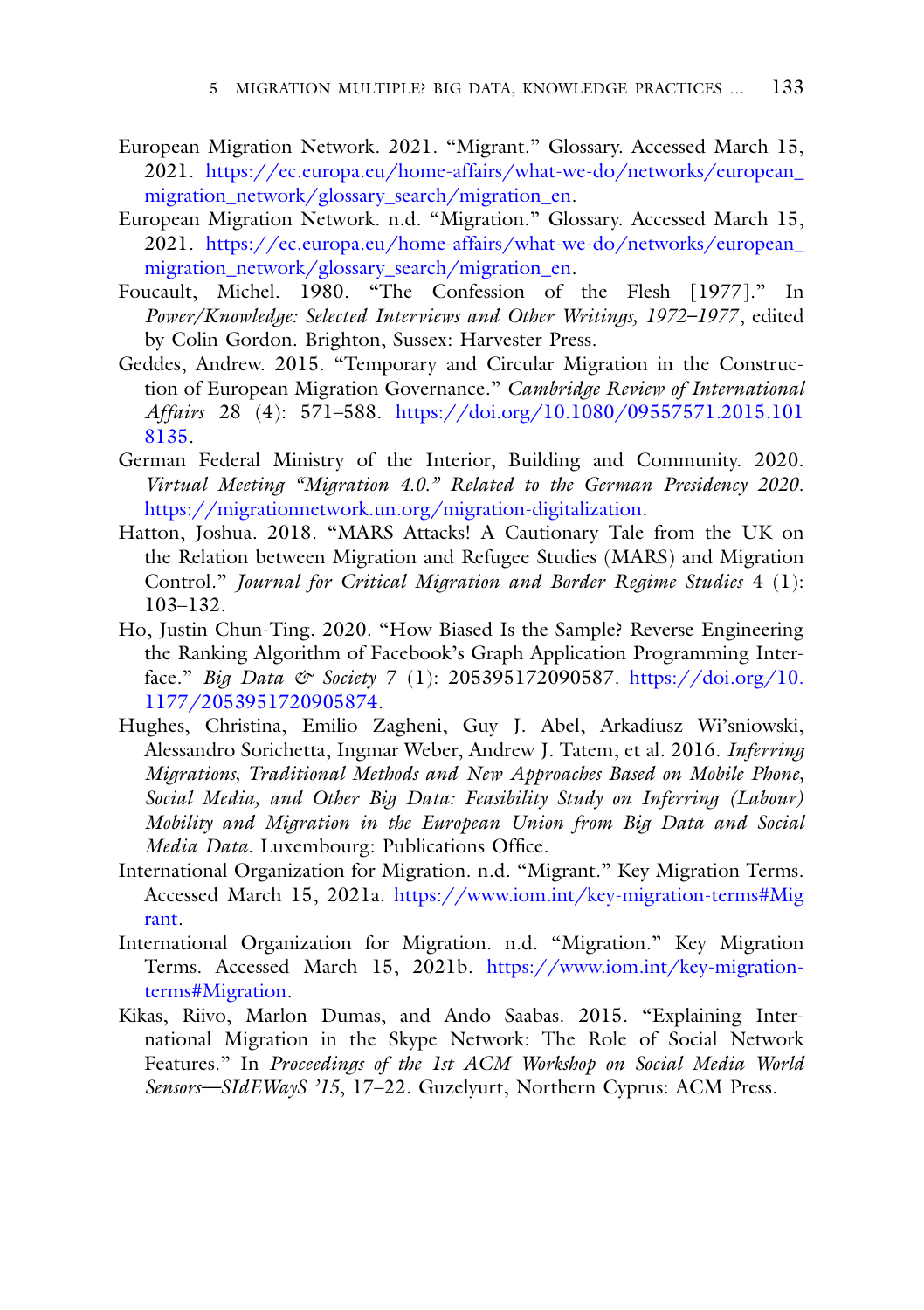- <span id="page-21-3"></span>Knowledge Centre on Migration and Demography, and Global Migration Data Analysis Centre. 2018. "Big Data for Migration Alliance Launch Event." June 25, 2018. https://knowledge4policy.ec.europa.eu/migration-demogr [aphy/big-data-alternative-data-sources-migration\\_en#launch.](https://knowledge4policy.ec.europa.eu/migration-demography/big-data-alternative-data-sources-migration_en%23launch)
- <span id="page-21-5"></span>Law, John. 2004. *After Method: Mess in Social Science Research*. International Library of Sociology. London and New York: Routledge.
- <span id="page-21-6"></span>Law, John. 2008. "On Sociology and STS." *The Sociological Review* 56 (4): 623–649. [https://doi.org/10.1111/j.1467-954X.2008.00808.x.](https://doi.org/10.1111/j.1467-954X.2008.00808.x)
- <span id="page-21-7"></span>Law, John. 2012. "Collateral Realities." In *The Politics of Knowledge*, edited by Patrick Baert and Fernando Domínguez Rubio, 156–178. London and New York: Routledge.
- <span id="page-21-4"></span>Law, John, and John Urry. 2004. "Enacting the Social." *Economy and Society* 33 (3): 390–410. [https://doi.org/10.1080/0308514042000225716.](https://doi.org/10.1080/0308514042000225716)
- <span id="page-21-10"></span>Lu, X., L. Bengtsson, and P. Holme. 2012. "Predictability of Population Displacement after the 2010 Haiti Earthquake." *Proceedings of the National Academy of Sciences* 109 (29): 11576–11581. [https://doi.org/10.1073/](https://doi.org/10.1073/pnas.1203882109) pnas.1203882109.
- <span id="page-21-9"></span>Marquez, Neal, Kiran Garimella, Ott Toomet, Ingmar G. Weber, and Emilio Zagheni. 2019. "Segregation and Sentiment: Estimating Refugee Segregation and Its Effects Using Digital Trace Data." In *Guide to Mobile Data Analytics in Refugee Scenarios*, edited by Albert Ali Salah, Alex Pentland, Bruno Lepri, and Emmanuel Letouzé, 265–282. Cham: Springer International Publishing. [https://doi.org/10.1007/978-3-030-12554-7\\_14.](https://doi.org/10.1007/978-3-030-12554-7_14)
- <span id="page-21-8"></span>Messias, Johnnatan, Fabricio Benevenuto, Ingmar G. Weber, and Emilio Zagheni. 2016. "From Migration Corridors to Clusters: The Value of Google+ Data for Migration Studies." In *Proceedings of the 2016 IEEE/ACM International Conference on Advances in Social Networks Analysis and Mining: ASONAM 2016: San Francisco, CA, USA, August 18–21, 2016*, edited by Institute of Electrical and Electronics Engineers.
- <span id="page-21-11"></span>Mol, Annemarie. 1999. "Ontological Politics. A Word and Some Questions." Edited by John Law and John Hassard. *The Sociological Review. Sepcial Issue: Actor Network Theory and After* 47 (S1): 74–89.
- <span id="page-21-2"></span>Mol, Annemarie. 2002. *The Body Multiple: Ontology in Medical Practice*. Science and Cultural Theory. Durham: Duke University Press.
- <span id="page-21-0"></span>Nash, Sarah Louise. 2018. "Knowing Human Mobility in the Context of Climate Change. The Self-Perpetuating Circle of Research, Policy, and Knowledge Production." *Journal for Critical Migration and Border Regime Studies* 4  $(1): 67-82.$
- <span id="page-21-1"></span>Nieswand, Boris, and Heike Drotbohm. 2014. "Einleitung: Die Reflexive Wende in der Migrationsforschung." In *Kultur, Gesellschaft, Migration: Die Reflexive*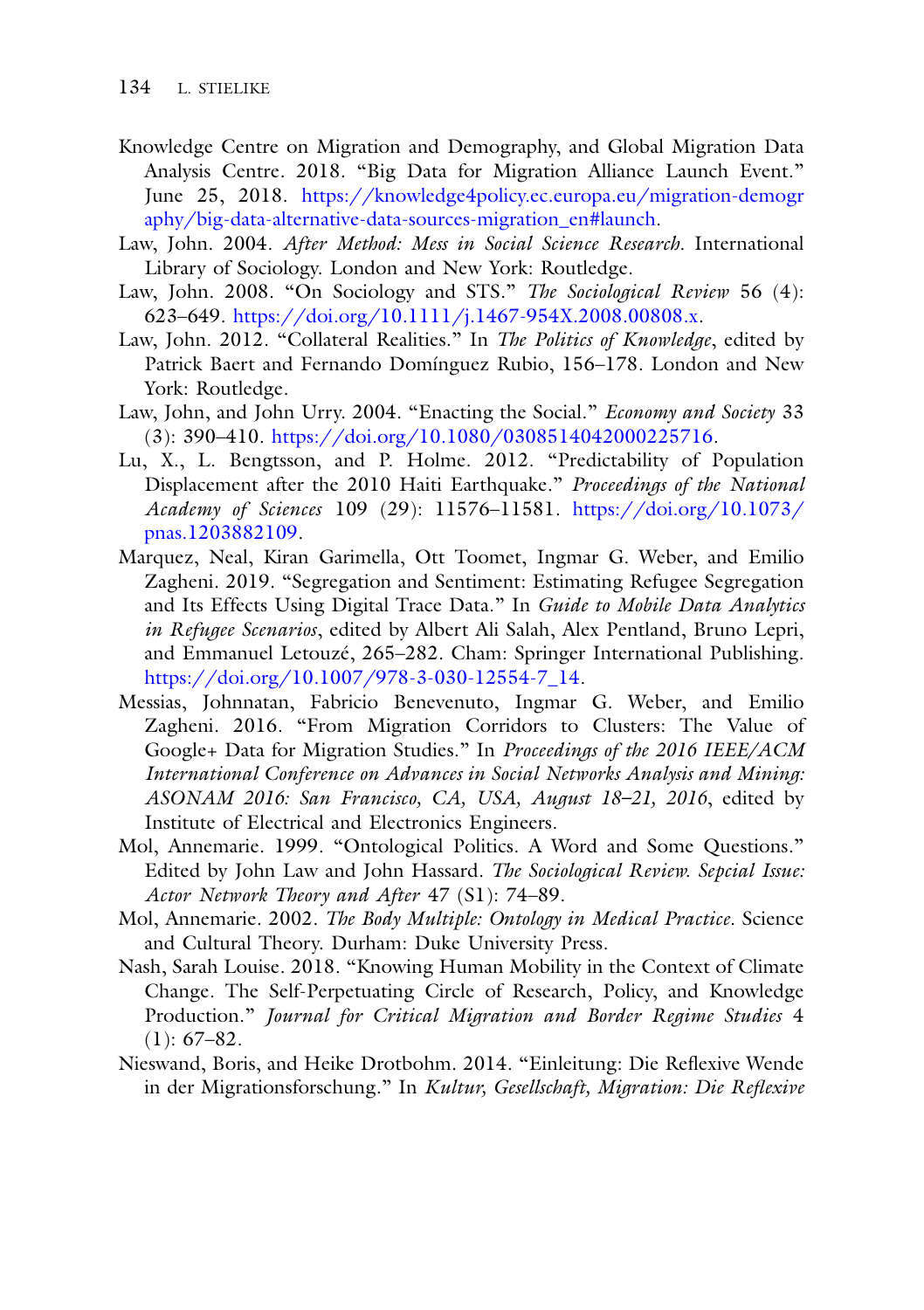*Wende in der Migrationsforschung*, edited by Boris Nieswand and Heike Drotbohm, 1–37. Studien zur Migrations- und Integrationspolitik. Wiesbaden: Springer VS.

- <span id="page-22-9"></span>Palotti, Joao, Natalia Adler, Alfredo Morales-Guzman, Jeffrey Villaveces, Vedran Sekara, Manuel Garcia Herranz, Musa Al-Asad, and Ingmar Weber. 2020. "Monitoring of the Venezuelan Exodus through Facebook's Advertising Platform." Edited by Federico Botta. *PLOS ONE* 15 (2): e0229175. https:// [doi.org/10.1371/journal.pone.0229175.](https://doi.org/10.1371/journal.pone.0229175)
- <span id="page-22-5"></span>Plájás, Ildikó Z., Amade M'charek, and Huub van Baar. 2019. "Knowing 'the Roma': Visual Technologies of Sorting Populations and the Policing of Mobility in Europe." *Environment and Planning D: Society and Space* 37 (4): 589–605. [https://doi.org/10.1177/0263775819837291.](https://doi.org/10.1177/0263775819837291)
- <span id="page-22-6"></span>Pollozek, Silvan, and Jan Hendrik Passoth. 2019. "Infrastructuring European Migration and Border Control: The Logistics of Registration and Identification at Moria Hotspot." *Environment and Planning D: Society and Space* 37 (4): 606–624. [https://doi.org/10.1177/0263775819835819.](https://doi.org/10.1177/0263775819835819)
- <span id="page-22-3"></span>Raffnsøe, Sverre. 2008. "Qu'est-Ce Qu'un Dispositif? L'analytique Sociale de Michel Foucault." *Symposium. Canadian Journal of Continental Philosophy/Revue Canadienne de Philosophie Continentale* 12 (1): 44–66.
- <span id="page-22-2"></span>Rango, Marzia, and Michele Vespe. 2018. "Big Data and Alternative Data Sources on Migration: From Case-Studies to Policy Support. Summary Report. European Commission—Joint Research Centre (JRC), Ispra, Italy, 30 November 2017." [https://bluehub.jrc.ec.europa.eu/bigdata4migration/](https://bluehub.jrc.ec.europa.eu/bigdata4migration/workshop-outcome) workshop-outcome.
- <span id="page-22-7"></span>van Reekum, Rogier. 2019. "Patrols, Records and Pictures: Demonstrations of Europe in the Midst of Migration's Crisis." *Environment and Planning D: Society and Space* 37 (4): 625–643. [https://doi.org/10.1177/026377581](https://doi.org/10.1177/0263775818792269) 8792269.
- <span id="page-22-0"></span>Ruppert, Evelyn, and Stephan Scheel. 2019. "The Politics of Method: Taming the New, Making Data Official." *International Political Sociology* 13 (3): 233– 252. [https://doi.org/10.1093/ips/olz009.](https://doi.org/10.1093/ips/olz009)
- <span id="page-22-4"></span>Scheel, Stephan, Evelyn Ruppert, and Funda Ustek-Spilda. 2019. "Enacting Migration through Data Practices." *Environment and Planning D: Society and Space* 37 (4): 579–588. [https://doi.org/10.1177/0263775819865791.](https://doi.org/10.1177/0263775819865791)
- <span id="page-22-1"></span>Scheel, Stephan, and Funda Ustek-Spilda. 2019. "The Politics of Expertise and Ignorance in the Field of Migration Management." *Environment and Planning D: Society and Space* 37 (4): 663–681. [https://doi.org/10.1177/026](https://doi.org/10.1177/0263775819843677) 3775819843677.
- <span id="page-22-8"></span>Schultz, Susanne. 2019. "Demographic Futurity: How Statistical Assumption Politics Shape Immigration Policy Rationales in Germany." *Environment and [Planning D: Society and Space](https://doi.org/10.1177/0263775818772580)* 37 (4): 644–662. https://doi.org/10.1177/ 0263775818772580.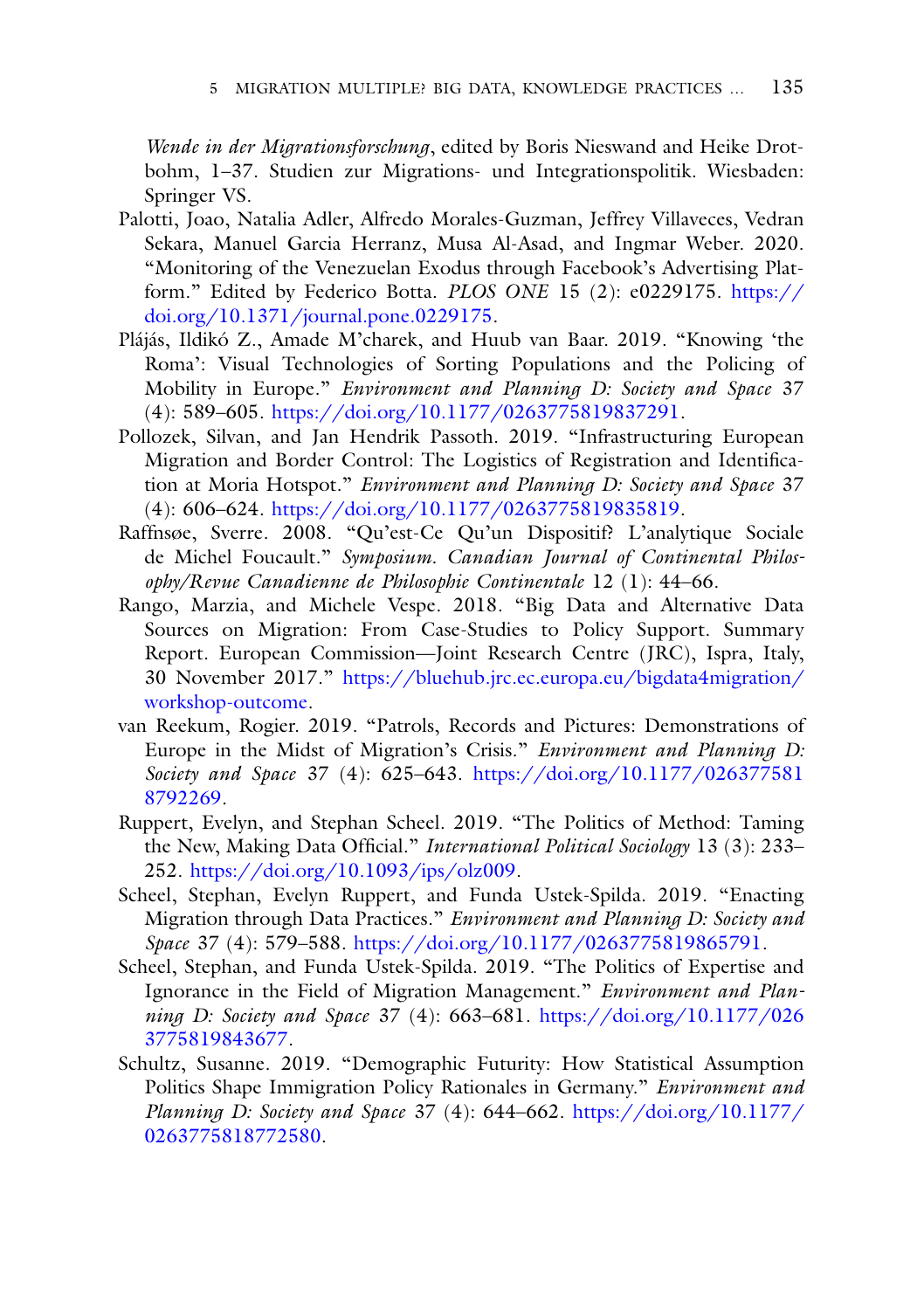- <span id="page-23-5"></span>Sîrbu, Alina, Gennady Andrienko, Natalia Andrienko, Chiara Boldrini, Marco Conti, Fosca Giannotti, Riccardo Guidotti, et al. 2020. "Human Migration: The Big Data Perspective." *International Journal of Data Science and Analytics*, March. [https://doi.org/10.1007/s41060-020-00213-5.](https://doi.org/10.1007/s41060-020-00213-5)
- <span id="page-23-4"></span>Spyratos, Spyridon, Michele Vespe, Fabrizio Natale, Ingmar Weber, Emilio Zagheni, and Marzia Rango. 2018. *Migration Data Using Social Media: A European Perspective*. Luxembourg: Publications Office of the European Union.
- <span id="page-23-9"></span>Spyratos, Spyridon, Michele Vespe, Fabrizio Natale, Ingmar Weber, Emilio Zagheni, and Marzia Rango. 2019. "Quantifying International Human Mobility Patterns Using Facebook Network Data." Edited by Itzhak Benenson. *PLOS ONE* 14 (10): e0224134. [https://doi.org/10.1371/jou](https://doi.org/10.1371/journal.pone.0224134) rnal.pone.0224134.
- <span id="page-23-7"></span>State, Bogdan, Mario Rodriguez, Dirk Helbing, and Emilio Zagheni. 2014. "Migration of Professionals to the U.S. Evidence from LinkedIn Data." In *SocInfo 2014*, edited by Luca Maria Aiello and Daniel McFarland, 531–543. Lecture Notes in Computer Science 8851. Springer International Publishing.
- <span id="page-23-6"></span>State, Bogdan, Ingmar Weber, and Emilio Zagheni. 2013. "Studying Inter-National Mobility through IP Geolocation." In *Proceedings of the Sixth ACM International Conference on Web Search and Data Mining, WSDM 2013, February 04–08, 2013, Rome, Italy*, edited by ACM International Conference on Web Search and Data Mining. New York: ACM.
- <span id="page-23-10"></span>Stewart, Ian, René D. Flores, Timothy Riffe, Ingmar Weber, and Emilio Zagheni. 2019. "Rock, Rap, or Reggaeton? Assessing Mexican Immigrants' Cultural Assimilation Using Facebook Data." In *The World Wide Web Conference— WWW '19*, 3258–3264. San Francisco, CA, USA: ACM Press.
- <span id="page-23-2"></span>Stielike, Laura. 2017. *Entwicklung Durch Migration? Eine Postkoloniale Dispositivanalyse am Beispiel Kamerun-Deutschland*. Kultur und soziale Praxis. Bielefeld: Transcript.
- <span id="page-23-0"></span>Taylor, Linnet. 2016. "No Place to Hide? The Ethics and Analytics of Tracking Mobility Using Mobile Phone Data." *Environment and Planning D: Society and Space* 34 (2): 319–336. [https://doi.org/10.1177/0263775815608851.](https://doi.org/10.1177/0263775815608851)
- <span id="page-23-3"></span>Taylor, Linnet, and Lina Dencik. 2020. "Constructing Commercial Data Ethics." *Technology and Regulation*, 1–10. [https://doi.org/10.26116/TECHREG.](https://doi.org/10.26116/TECHREG.2020.001) 2020.001.
- <span id="page-23-1"></span>Taylor, Linnet, and Fran Meissner. 2020. "A Crisis of Opportunity: Market-Making, Big Data, and the Consolidation of Migration as Risk." *Antipode* 52 (1): 270–90. [https://doi.org/10.1111/anti.12583.](https://doi.org/10.1111/anti.12583)
- <span id="page-23-8"></span>UN DESA. 1998. "Recommendations on Statistics of International Migration, Revision 1." [https://unstats.un.org/unsd/publication/SeriesM/SeriesM\\_5](https://unstats.un.org/unsd/publication/SeriesM/SeriesM_58rev1e.pdf) 8rev1e.pdf.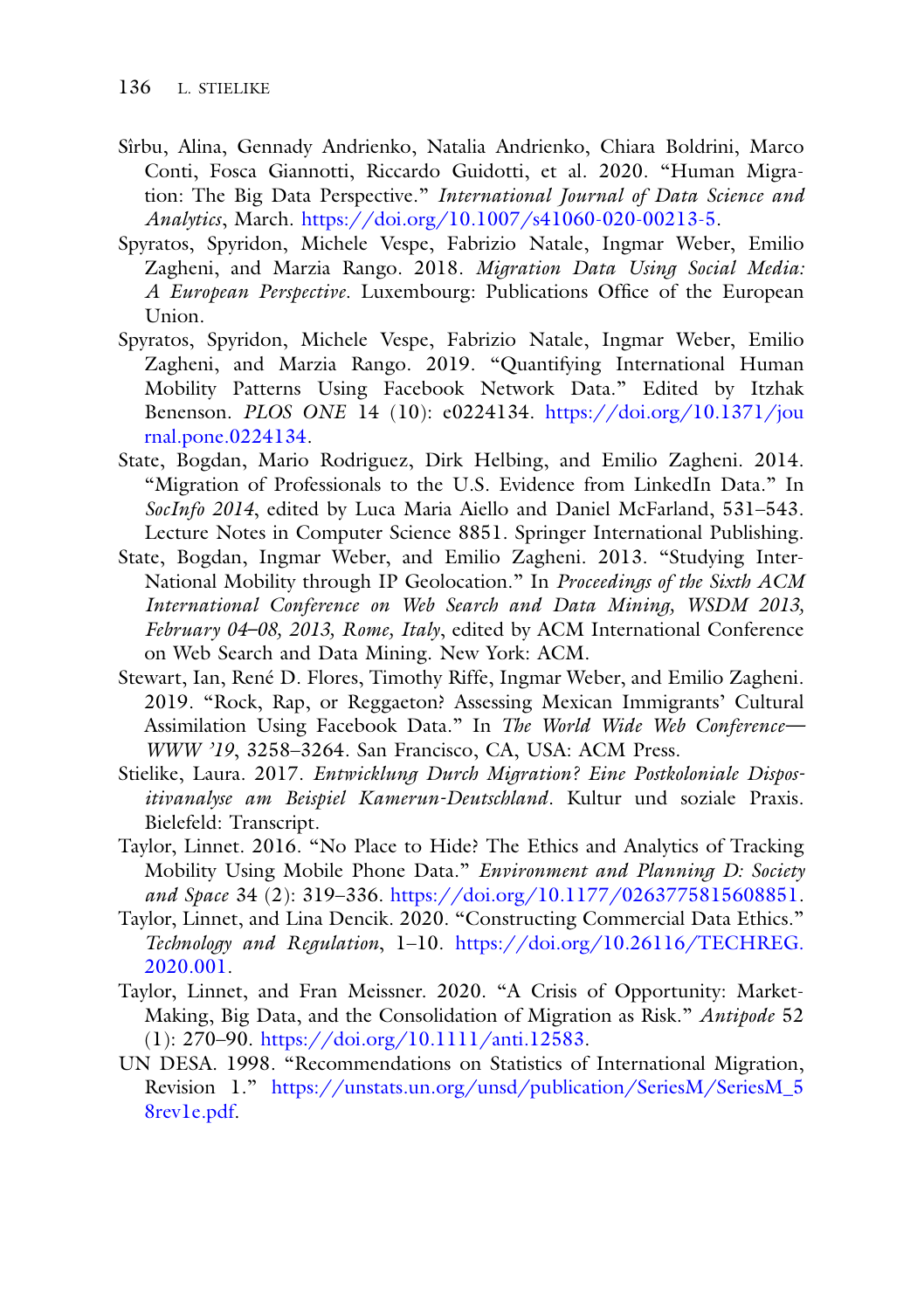- <span id="page-24-4"></span>UN Global Pulse, and UNHCR Innovation Service. 2017. "Social Media and Forced Displacement: Big Data Analytics & Machine-Learning." [https://www.unhcr.org/innovation/wp-content/uploads/2017/](https://www.unhcr.org/innovation/wp-content/uploads/2017/09/FINAL-White-Paper.pdf) 09/FINAL-White-Paper.pdf.
- <span id="page-24-2"></span>UN Statistics Division. 2017. "Improving Migration Data in the Context of the 2030 Agenda." https://unstats.un.org/unsd/demographic-social/meetings/ [2017/new-york--egm-migration-data/Background%20paper.pdf.](https://unstats.un.org/unsd/demographic-social/meetings/2017/new-york{-}{-}egm-migration-data/Background%2520paper.pdf)
- <span id="page-24-0"></span>United Nations. 2018. "Global Compact for Safe, Orderly and Regular Migration. Resolution Adopted by the General Assembly on 19 December 2018."
- <span id="page-24-3"></span>United Nations Expert Group Meeting. 2017. "Improving Migration Data in the Context of the 2030 Agenda. Recommendations, New York Headquarters, 20–22 June 2017." [https://migrationdataportal.org/sdgs#0.](https://migrationdataportal.org/sdgs%230)
- <span id="page-24-7"></span>Will, Anne-Kathrin. 2019. "The German Statistical Category 'Migration Background': Historical Roots, Revisions and Shortcomings." *Ethnicities* 19 (3): 535–557. [https://doi.org/10.1177/1468796819833437.](https://doi.org/10.1177/1468796819833437)
- <span id="page-24-1"></span>Yeung, Karen, and Martin Lodge, eds. 2019. *Algorithmic Regulation*. 1st ed. Oxford University Press. [https://doi.org/10.1093/oso/9780198838494.](https://doi.org/10.1093/oso/9780198838494.001.0001) 001.0001.
- <span id="page-24-5"></span>Zagheni, Emilio, Venkata Rama Kiran Garimella, Ingmar Weber, and Bogdan State. 2014. "Inferring International and Internal Migration Patterns from Twitter Data." In *WWW '14 Companion: Proceedings of the 23rd International Conference on World Wide Web: April 7–11, 2014, Seoul, Korea*, edited by Chin-Wan Chung, International WWW Conference, Association for Computing Machinery, Hypermedia and Web Special Interest Group on Hypertext, and International World Wide Web Conference Committee.
- <span id="page-24-6"></span>Zagheni, Emilio, and Ingmar Weber. 2012. "You Are Where You E-Mail: Using E-Mail Data to Estimate International Migration Rates." In *WebSci'12: Proceedings of the 3rd Annual ACM Web Science Conference, 2012 : Evanston, IL, USA*, edited by Web Science 2012, Brian Uzzi, Michael Macy, Noshir Contractor, and ACM Digital Library.
- <span id="page-24-8"></span>Zagheni, Emilio, Ingmar Weber, and Krishna Gummadi. 2017. "Leveraging Facebook's Advertising Platform to Monitor Stocks of Migrants." *Popula[tion and Development Review](https://doi.org/10.1111/padr.12102)* 43 (4): 721–34. https://doi.org/10.1111/ padr.12102.